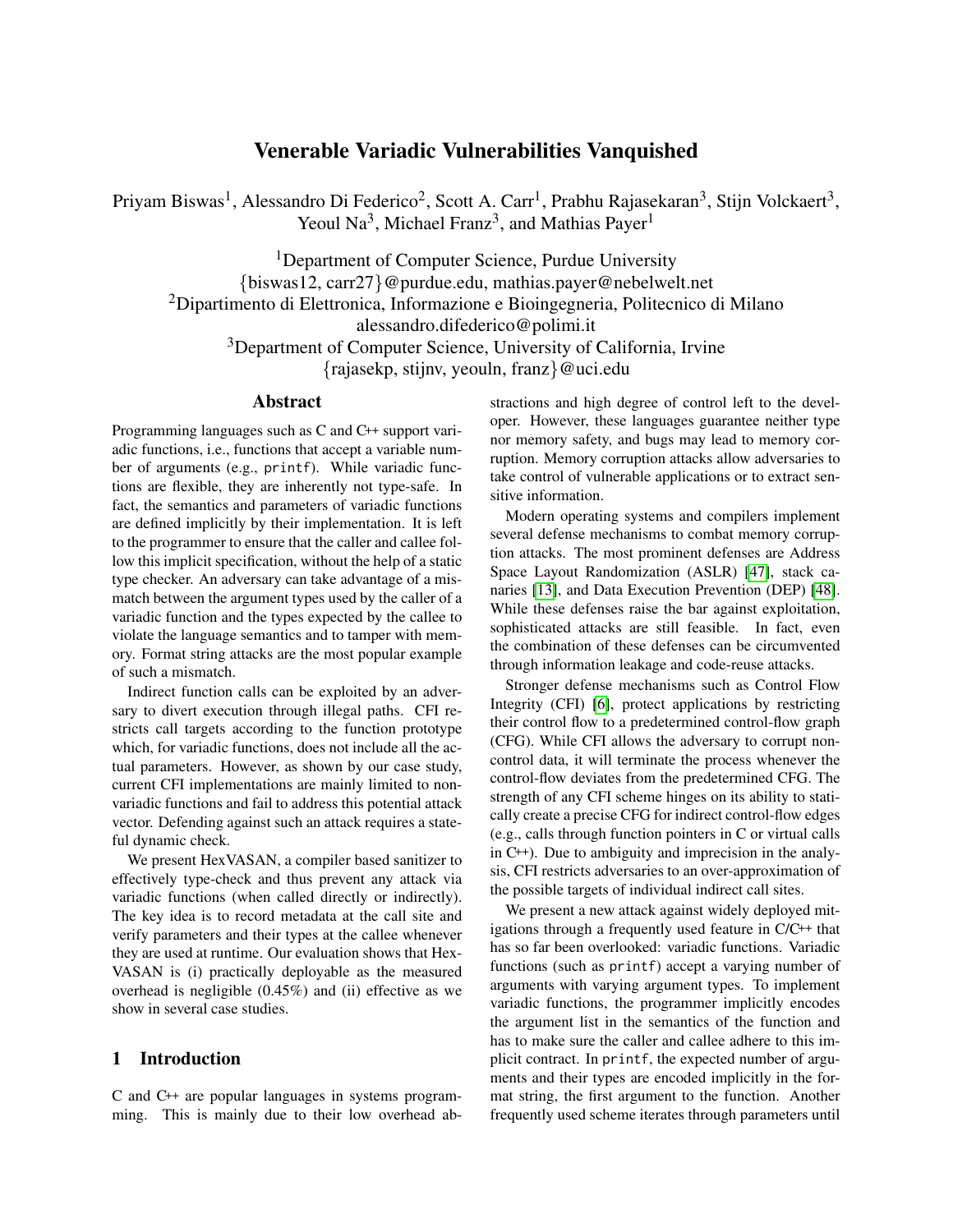a condition is reached (e.g., a parameter is NULL). [List](#page-1-0)[ing 1](#page-1-0) shows an example of a variadic function. If an adversary can violate the implicit contract between caller and callee, an attack may be possible.

In the general case, it is impossible to enumerate the arguments of a variadic function through static analysis techniques. In fact, their number and types are intrinsic in how the function is defined. This limitation enables (or facilitates) two attack vectors against variadic functions. First, attackers can hijack indirect calls and thereby call variadic functions over control-flow edges that are never taken during any legitimate execution of the program. Variadic functions that are called in this way may interpret the variadic arguments differently than the function for which these arguments were intended, and thus violate the implicit caller-callee contract. CFI countermeasures specifically prevent illegal calls over indirect call edges. However, even the most precise implementations of CFI, which verify the type signature of the targets of indirect calls, are unable to fully stop illegal calls to variadic functions.

A second attack vector involves overwriting a variadic function's arguments directly. Such attacks do not violate the intended control flow of a program and thus bypass all of the widely deployed defense mechanisms. Format string attacks are a prime example of such attacks. If an adversary can control the format string passed to, e.g., printf, she can control how all of the following parameters are interpreted, and can potentially leak information from the stack, or read/write to arbitrary memory locations.

The attack surface exposed by variadic functions is significant. We analyzed popular software packages, such as Firefox, Chromium, Apache, CPython, nginx, OpenSSL, Wireshark, the SPEC CPU2006 benchmarks, and the FreeBSD base system, and found that variadic functions are ubiquitous. We also found that many of the variadic function calls in these packages are indirect. We therefore conclude that both attack vectors are realistic threats. The underlying problem that enables attacks on variadic functions is the lack of type checking. Variadic functions generally do not (and cannot) verify that the number and type of arguments they expect matches the number and type of arguments passed by the caller. We present HexVASAN, a compiler-based, dynamic sanitizer that tackles this problem by enforcing type checks for variadic functions at run-time. Each argument that is retrieved in a variadic function is type checked, enforcing a strict contract between caller and callee so that (i) a maximum of the passed arguments can be retrieved and (ii) the type of the arguments used at the callee are compatible with the types passed by the caller. Our mechanism can be used in two operation modes: as a runtime monitor to protect programs against attacks and as sanitizer to detect type mismatches during program testing.

We have implemented HexVASAN on top of the LLVM compiler framework, instrumenting the compiled code to record the types of each argument of a variadic function at the call site and to check the types whenever they are retrieved. Our prototype implementation is light-weight, resulting in negligible (0.45%) overhead for SPEC CPU2006. Our approach is general as we show by recompiling the FreeBSD base system and effective as shown through several exploit case studies (e.g., a format string vulnerability in sudo).

We present the following contributions:

- Design and implementation of a variadic function sanitizer on top of LLVM;
- A case study on large programs to show the prevalence of direct and indirect calls to variadic functions;
- Several exploit case studies and CFI bypasses using variadic functions.

#### 2 Background

Variadic functions are used ubiquitously in C/C++ programs. Here we introduce details about their use and implementation on current systems, the attack surface they provide, and how adversaries can abuse them.

```
#include <stdio.h>
#include <stdarg.h>
int add(int start, ...) {
   int next, total = start;
   va_list list;
   va_start(list, start);
   do {
       next = va_{arg}(list, int);total += next;
   } while (next != 0);
   va_end(list);
   return total;
}
int main(int argc, const char *argv[]) {
   printf("%d\n", add(5, 1, 2, 0));
   return 0;
}
```
Listing 1: Example of a variadic function in C. The function add takes a non-variadic argument start (to initialize an accumulator variable) and a series of variadic int arguments that are added until the terminator value 0 is met. The final value is returned.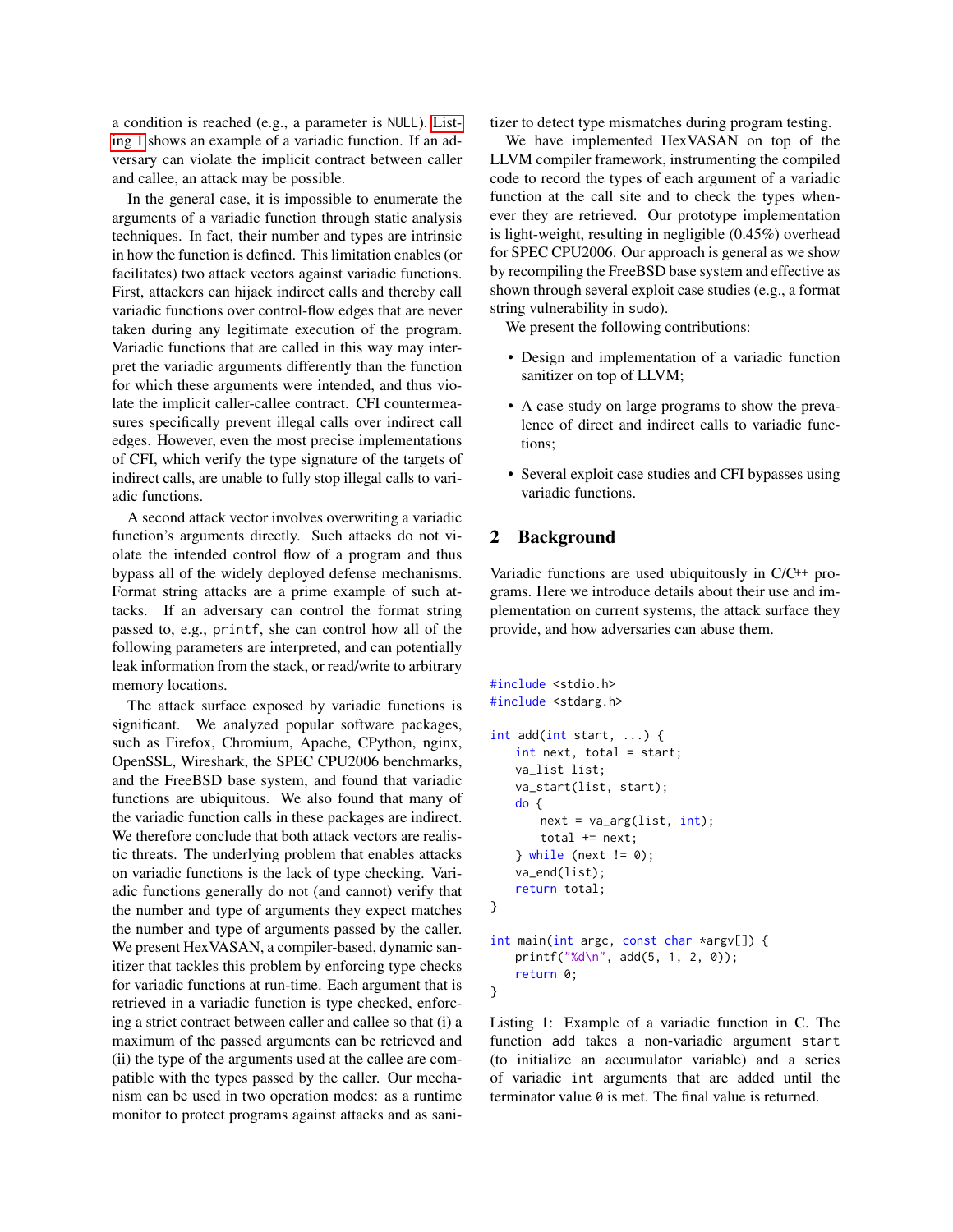## <span id="page-2-1"></span>2.1 Variadic functions

Variadic functions (such as the printf function in the C standard library) are used in C to maximize the flexibility in the interface of a function, allowing it to accept a number of arguments unknown at compile-time. These functions accept a variable number of arguments, which do not necessarily have fixed types. An example of a variadic function is shown in [Listing 1.](#page-1-0) The function add accepts one mandatory argument (start) and a varying number of additional arguments, which are marked by the ellipsis  $( \ldots )$  in the function definition.

The C standard defines several macros that portable programs may use to access variadic arguments [\[33\]](#page-14-2). stdarg.h, the header that declares these macros, defines an opaque type, va\_list, which stores all information required to retrieve and iterate through variadic arguments. In our example, the variable list of type va\_list is initialized using the va\_start macro. The va\_arg macro retrieves the next variadic argument from the va\_list, updating va\_list to point to the next argument as a side effect. Note that, although the programmer must specify the expected type of the variadic argument in the call to va\_arg, the C standard does not require the compiler to verify that the retrieved variable is indeed of that type. va\_list variables must be released using a call to the va\_end macro so that all of the resources assigned to the list are deallocated.

printf is an example of a more complex variadic function which takes a format string as its first argument. This format string implicitly encodes information about the number of arguments and their type. Implementations of printf scan through this format string several times to identify all format arguments and to recover the necessary space in the output string for the specified types and formats. Interestingly, arguments do not have to be encoded sequentially but format strings allow outof-order access to arbitrary arguments. This flexibility is often abused in format string attacks to access arbitrary stack locations.

## <span id="page-2-0"></span>2.2 Variadic functions ABI

The C standard does not define the calling convention for variadic functions, nor the exact representation of the va\_list structure. This information is instead part of the ABI of the target platform.

x86-64 ABI. The AMD64 System V ABI [\[36\]](#page-14-3), which is implemented by x86-64 GNU/Linux platforms, dictates that the caller of a variadic function must adhere to the normal calling conventions when passing arguments. Specifically, the first six non-floating point arguments and the first eight floating point arguments are passed through CPU registers. The remaining arguments, if any, are passed on the stack. If a variadic function accepts five mandatory arguments and a variable number of variadic arguments, then all but one of these variadic arguments will be passed on the stack. The variadic function itself moves the arguments into a va\_list variable using the va\_start macro. The va\_list type is defined as follows:

```
typedef struct {
  unsigned int gp_offset;
  unsigned int fp_offset;
  void *overflow_arg_area;
  void *reg_save_area;
} va_list[1];
```
va\_start allocates on the stack a reg\_save\_area to store copies of all variadic arguments that were passed in registers. va\_start initializes the overflow\_arg\_area field to point to the first variadic argument that was passed on the stack. The gp\_offset and fp\_offset fields are the offsets into the reg\_save\_area. They represent the first unused variadic argument that was passed in a general purpose register or floating point register respectively.

The va\_arg macro retrieves the first unused variadic argument from either the reg\_save\_area or the overflow\_arg\_area, and either it increases the gp\_offset/fp\_offset field or moves the overflow\_arg\_area pointer forward, to point to the next variadic argument.

Other architectures. Other architectures may implement variadic functions differently. On 32-bit x86, for example, all variadic arguments must be passed on the stack (pushed right to left), following the cdecl calling convention used on GNU/Linux. The variadic function itself retrieves the first unused variadic argument directly from the stack. This simplifies the implementation of the va\_start, va\_arg, and va\_end macros, but it generally makes it easier for adversaries to overwrite the variadic arguments.

## 2.3 Variadic attack surface

When calling a variadic function, the compiler statically type checks all non-variadic arguments but does not enforce any restriction on the type or number of variadic arguments. The programmer must follow the implicit contract between caller and callee that is only present in the code but never enforced explicitly. Due to this high flexibility, the compiler cannot check arguments statically. This lack of safety can lead to bugs where an adversary achieves control over the callee by modifying the arguments, thereby influencing the interpretation of the passed variadic arguments.

Modifying the argument or arguments that control the interpretation of variadic arguments allows an adversary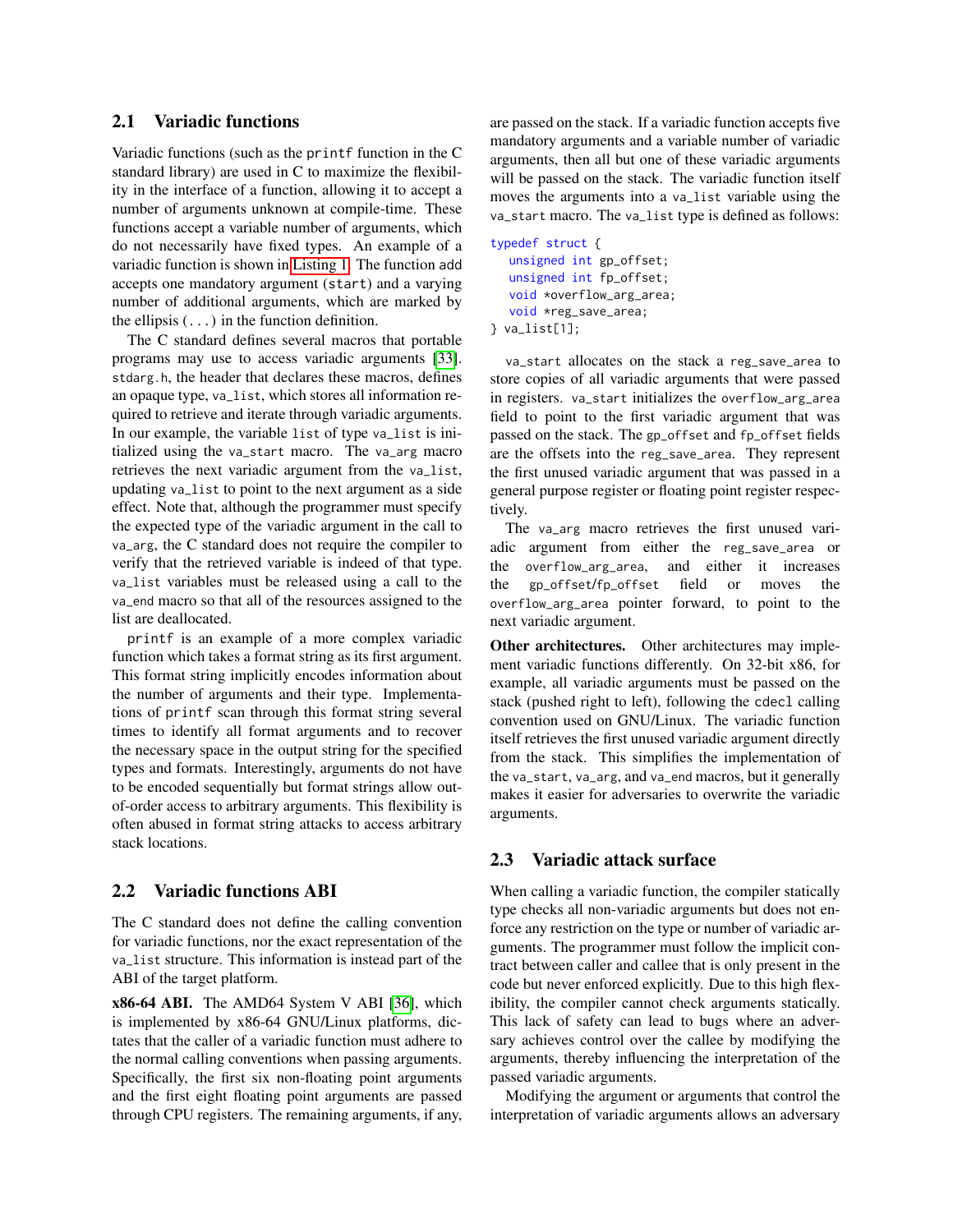to change the behavior of the variadic function, causing the callee to access additional or fewer arguments than specified and to change the interpretation of their types.

An adversary can influence variadic functions in several ways. First, if the programmer forgot to validate the input, the adversary may directly control the arguments to the variadic function that controls the interpretation of arguments. Second, the adversary may use an arbitrary memory corruption elsewhere in the program to influence the argument of a variadic function.

Variadic functions can be called statically or dynamically. Direct calls would, in theory, allow some static checking. Indirect calls (e.g., through a function pointer), where the target of the variadic function is not known, do not allow any static checking. Therefore, variadic functions can only be protected through some form of runtime checker that considers the constraints of the call site and enforces them at the callee side.

#### 2.4 Format string exploits

Format string exploits are a perfect example of corrupted variadic functions. An adversary that gains control over the format string used in printf can abuse the printf function to leak arbitrary data on the stack or even resort to arbitrary memory corruption (if the pointer to the target location is on the stack). For example, a format string vulnerability in the smbclient utility (CVE-2009- 1886) [\[40\]](#page-14-4) allows an attacker to gain control over the Samba file system by treating a filename as format string. Also, in PHP 7.x before 7.0.1, an error handling function in zend execute API.c allows an attacker to execute arbitrary code by using format string specifiers as class name (CVE-2015-8617) [\[1\]](#page-13-2).

Information leaks are simple: an adversary changes the format string to print the desired information that resides somewhere higher up on the stack by employing the desired format string specifiers. For arbitrary memory modification, an adversary must have the target address encoded somewhere on the stack and then reference the target through the %n modifier, writing the number of already written bytes to that memory location.

The GNU C standard library (*glibc*) enforces some protection against format string attacks by checking if a format string is in a writable memory area [\[29\]](#page-14-5). For format strings, the *glibc* printf implementation opens /proc/self/maps and scans for the memory area of the format string to verify correct permissions. Moreover, a check is performed to ensure that all arguments are consumed, so that no out-of-context stack slots can be used in the format string exploit. These defenses stop some attacks but do not mitigate the underlying problem that an adversary can gain control over the format string. Note that this heavyweight check is only used if the format string argument *may* point to a writable memory area at compile time. An attacker may use memory corruption to redirect the format string pointer to an attackercontrolled area and fall back to a regular format string exploit.

## 3 Threat model

Programs frequently use variadic functions, either in the program itself or as part of a shared library (e.g., printf in the C standard library). We assume that the program contains an arbitrary memory corruption, allowing the adversary to modify the arguments to a variadic function and/or the target of an indirect function call, targeting a variadic function.

Our target system deploys existing defense mechanisms like DEP, ASLR, and a strong implementation of CFI, protecting the program against code injection and control-flow hijacking. We assume that the adversary cannot modify the metadata of our runtime monitor. Protecting metadata is an orthogonal engineering problem and can be solved through, e.g., masking (and-ing every memory access), segmentation (for x86-32), protecting the memory region [\[9\]](#page-13-3), or randomizing the location of sensitive data. Our threat model is a realistic scenario for current attacks and defenses.

## <span id="page-3-0"></span>4 HexVASAN design

HexVASAN monitors calls to variadic functions and checks for type violations. Since the semantics of how arguments should be interpreted by the function are intrinsic in the logic of the function itself, it is, in general, impossible to determine the number and type of arguments a certain variadic function accepts. For this reason, HexVASAN instruments the code generated by the compiler so that a check is performed at runtime. This check ensures that the arguments consumed by the variadic function match those passed by the caller.

The high level idea is the following: HexVASAN records metadata about the supplied argument types at the call site and verifies that the extracted arguments match in the callee. The number of arguments and their types is always known at the call site and can be encoded efficiently. In the callee this information can then be used to verify individual arguments when they are accessed. To implement such a sanitizer, we must design a metadata store, a pass that instruments call sites, a pass that instruments callers, and a runtime library that manages the metadata store and performs the run-time type verification. Our runtime library aborts the program whenever a mismatch is detected and generates detailed information about the call site and the mismatched arguments.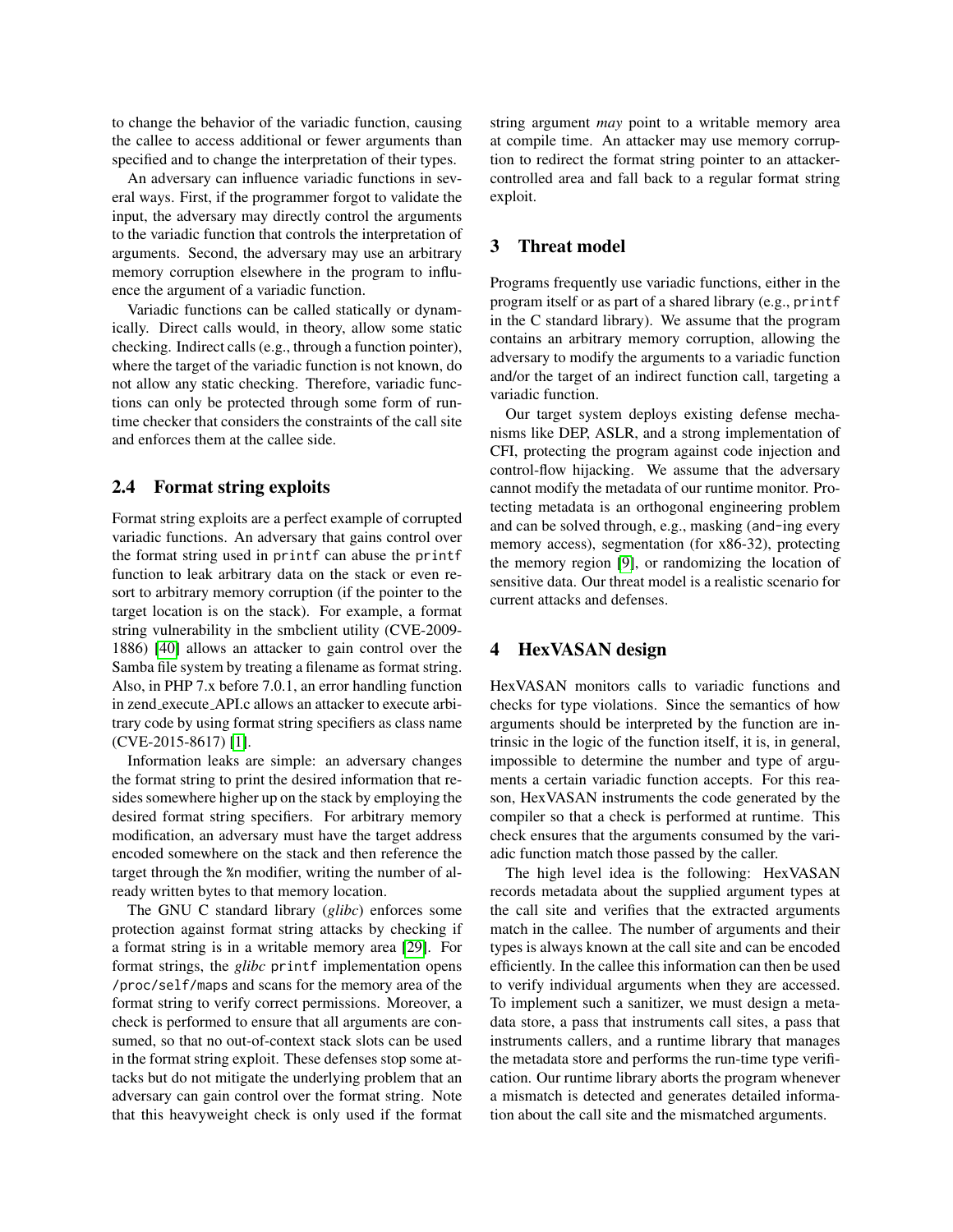

<span id="page-4-0"></span>Figure 1: Overview of the HexVASAN compilation pipeline. The HexVASAN instrumentation runs right after the C/C++ frontend, while its runtime library, hexvasan.a, is merged into the final executable at link time.

## 4.1 Analysis and Instrumentation

We designed HexVASAN as a compiler pass to be run in the compilation pipeline right after the  $C/C^{++}$  frontend. The instrumentation collects a set of statically available information about the call sites, encodes it in the LLVM module, and injects calls to our runtime to perform checks during program execution.

[Figure 1](#page-4-0) provides an overview of the compilation pipeline when HexVASAN is enabled. Source files are first parsed by the C/C++ frontend which generates the intermediate representation on which our instrumentation runs. The normal compilation then proceeds, generating instrumented object files. These object files, along with the HexVASAN runtime library, are then passed to the linker, which creates the instrumented program binary.

# 4.2 Runtime support

The HexVASAN runtime augments every va\_list in the original program with the type information generated by our instrumentation pass, and uses this type information to perform run-time type checking on any variadic argument accessed through va\_arg. By managing the type information in a metadata store, and by maintaining a mapping between va\_lists and their associated type information, HexVASAN remains fully compatible with the platform ABI. This design also supports interfacing between instrumented programs and non-instrumented libraries.

The HexVASAN runtime manages the type information in two data structures. The core data structure, called the *variadic list map* (VLM), associates va\_list structures with the type information produced by our instrumentation, and with a counter to track the index of the last argument that was read from the list. A second data structure, the *variadic call stack* (VCS), allows callers of variadic functions to store type information of variadic arguments until the callee initializes the va\_list.

Each variadic call site is instrumented with a call to pre call, that prepares the information about the call site (a *variadic call site descriptor* or VCSD), and a call to post call, that cleans it up. For each variadic function, the va start calls are instrumented with list init, while va copy, whose purpose is to clone a va list, is instrumented through list copy. The two run-time functions will allocate the necessary data structures to validate individual arguments. Calls to va\_end are instrumented through list end to free up the corresponding data structures.

[Algorithm 1](#page-4-1) summarizes the two phases of our analysis and instrumentation pass. The first phase identifies all the calls to variadic functions (both direct and indirect). Note that identifying indirect calls to variadic functions is straight-forward in a compiler framework since, even if the target function is not statically known, its type is. Then, all the parameters passed by that specific call

```
input: a module m
/* Phase 1 */
foreach function f in module m do
   foreach variadic call c with n arguments in f do
      vcsd.count \leftarrow n;
      foreach argument a of type t do
         vcsd.args.push(t);
      end
      emit call to pre call(vcsd) before c;
      emit call to post_call() after c;
   end
end
/* Phase 2 */foreach function f in module m do
   foreach call c to va start(list) do
      emit call to list init(&list) after c;
   end
   foreach call c to va copy(dst,src) do
      emit call to list copy(&dst,&src) after c;
   end
   foreach call c to va end(list) do
      emit call to list free(&list) after c;
   end
   foreach call c to va arg(list,type) do
      emit call to check arg(&list,type) before c;
   end
end
```
Algorithm 1: The instrumentation process.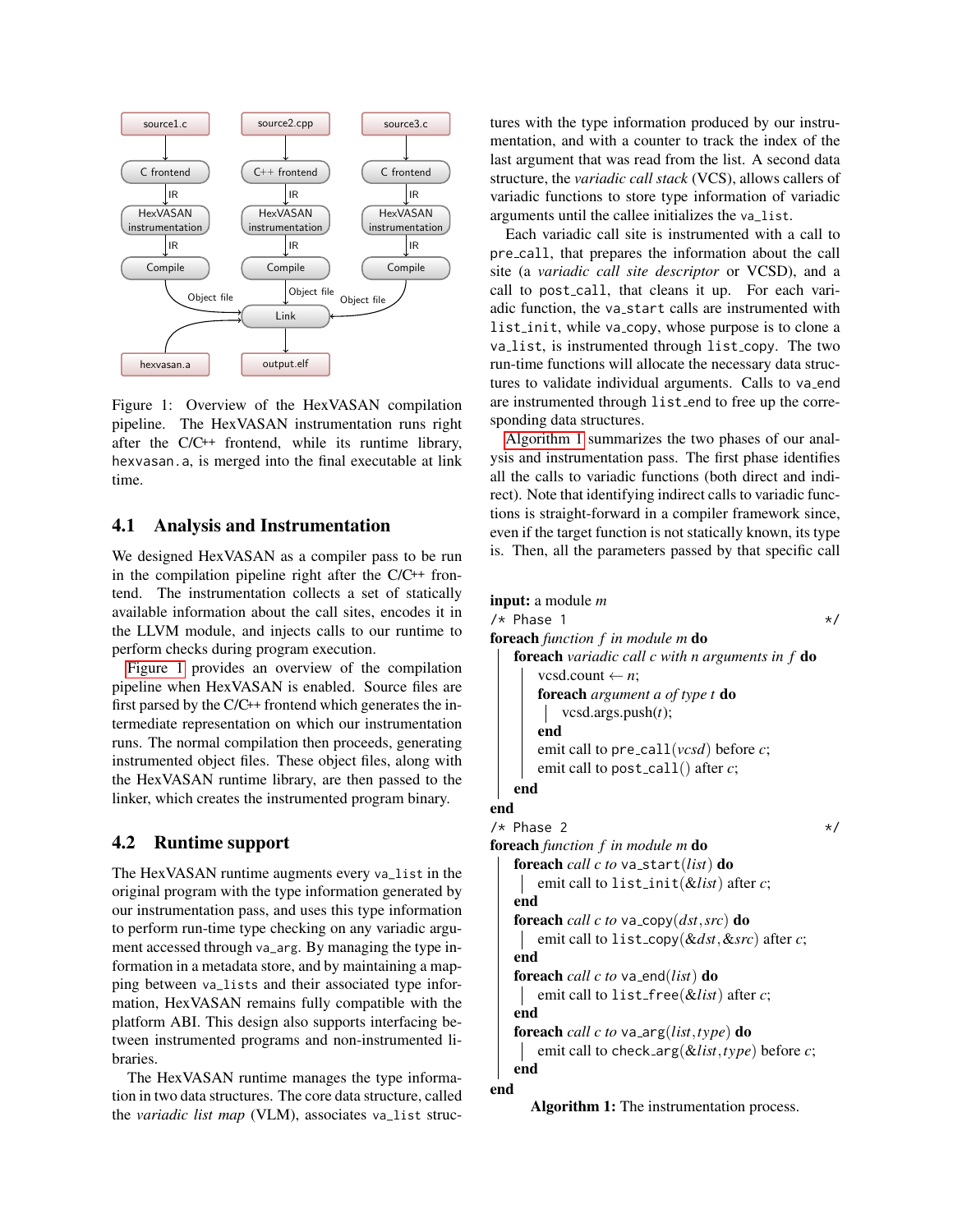site are inspected and recorded, along with their type in a dedicated VCSD which is stored in read-only global data. At this point, a call to pre-call is injected before the variadic function call (with the newly created VCSD as a parameter) and, symmetrically, a call to post\_call is inserted after the call site.

The second phase identifies all calls to va\_start and va copy, and consequently, the va list variables in the program. Uses of each va list variable are inspected in an architecture-specific way. Once all uses are identified, we inject a call to check arg before dereferencing the argument (which always resides in memory).

## <span id="page-5-1"></span>4.3 Challenges and Discussion

When designing a variadic function call sanitizer, several issues have to be considered. We highlight details about the key challenges we encountered.

Multiple **va list**s. Functions are allowed to create multiple va\_lists to access the same variadic arguments, either through va\_start or va\_copy operations. Hex-VASAN handles this by storing a VLM entry for each individual va\_list.

Passing **va\_list**s as function arguments. While uncommon, variadic functions are allowed to pass the va\_lists they create as arguments to non-variadic functions. This allows non-variadic functions to access variadic arguments of functions higher in the call stack. Our design takes this into account by maintaining a list map (VLM) and by instrumenting all va\_arg operations, regardless of whether or not they are in a variadic function.

Multi-threading support. Multiple threads are supported by storing our per-thread runtime state in a threadlocal variable as supported on major operating systems.

Metadata format. We use a constant data structure per variadic call site, the VCSD, to hold the number of arguments and a pointer to an array of integers identifying their type. The check arg function therefore only performs two memory accesses, the first to load the number of arguments and the second for the type of the argument currently being checked.

To uniquely identify the data types with an integer, we decided to build a hashing function (described in [Algo](#page-5-0)[rithm 2\)](#page-5-0) using a set of fixed identifiers for primitive data types and hashing them in different ways depending on how they are aggregated (pointers, union, or struct). The last hash acts as a terminator marker for aggregate types, which allows us to, e.g., distinguish between  $\{struct\}$  int  $\}$ , int $\}$  and  $\{struct\}$  int, int }}}. Note that an (unlikely) hash collision only results in two different types being accepted as equal. Such a hashing mechanism has the advantage of being deterministic across compilation units, removing the need for

```
input : a type t and an initial hash value h
output: the final hash value h
h =hash(h, typeID(t));
switch typeID(t) do
   case AggregateType do
      /* union, struct and pointer */foreach c in componentTypes(t) do
         h = hashType(c, h);
      end
   case FunctionType do
      h = hashType(returnType(t), h);
      foreach a in argTypes(t) do
        h =hashType(a, h);
      end
   end
end
```
 $h =$ hash $(h,$  typeID $(t)$ ); return h

Algorithm 2: Algorithm describing the type hashing function *hashType*. *typeID* returns an unique identifier for each basic type (e.g., 32-bit integer, double), type of aggregate type (e.g., struct, union...) and functions. *hash* is a simple hashing function combining two integers. *componentTypes* returns the components of an aggregate type, *returnType* the return type of a function prototype and *argTypes* the type of its arguments.

keeping a global map of type-unique id pairs. Due to the information loss during the translation from C/C++ to LLVM IR, our type system does not distinguish between signed and unsigned types. The required metadata is static and immutable and we mark it as read-only, protecting it from modification. However, the VCS still needs to be protected through other mechanisms.

Handling floating point arguments. In x86-64 ABI, floating point and non-floating point arguments are handled differently. In case of floating point arguments, the first eight arguments are passed in the floating point registers whereas in case of non-floating point the first six are passed in general-purpose registers. HexVASAN handles both argument types.

Support for aggregate data types. According to AMD64 System V ABI, the caller unpacks the fields of the aggregate data types (structs and unions) if the arguments fit into registers. This makes it hard to distinguish between composite types and regular types – if unpacked they are indistinguishable on the callee side from arguments of these types. HexVASAN supports aggregate data types even if the caller unpacks them.

Attacks preserving number and type of arguments. Our mechanism prevents attacks that change the number of arguments or the types of individual arguments.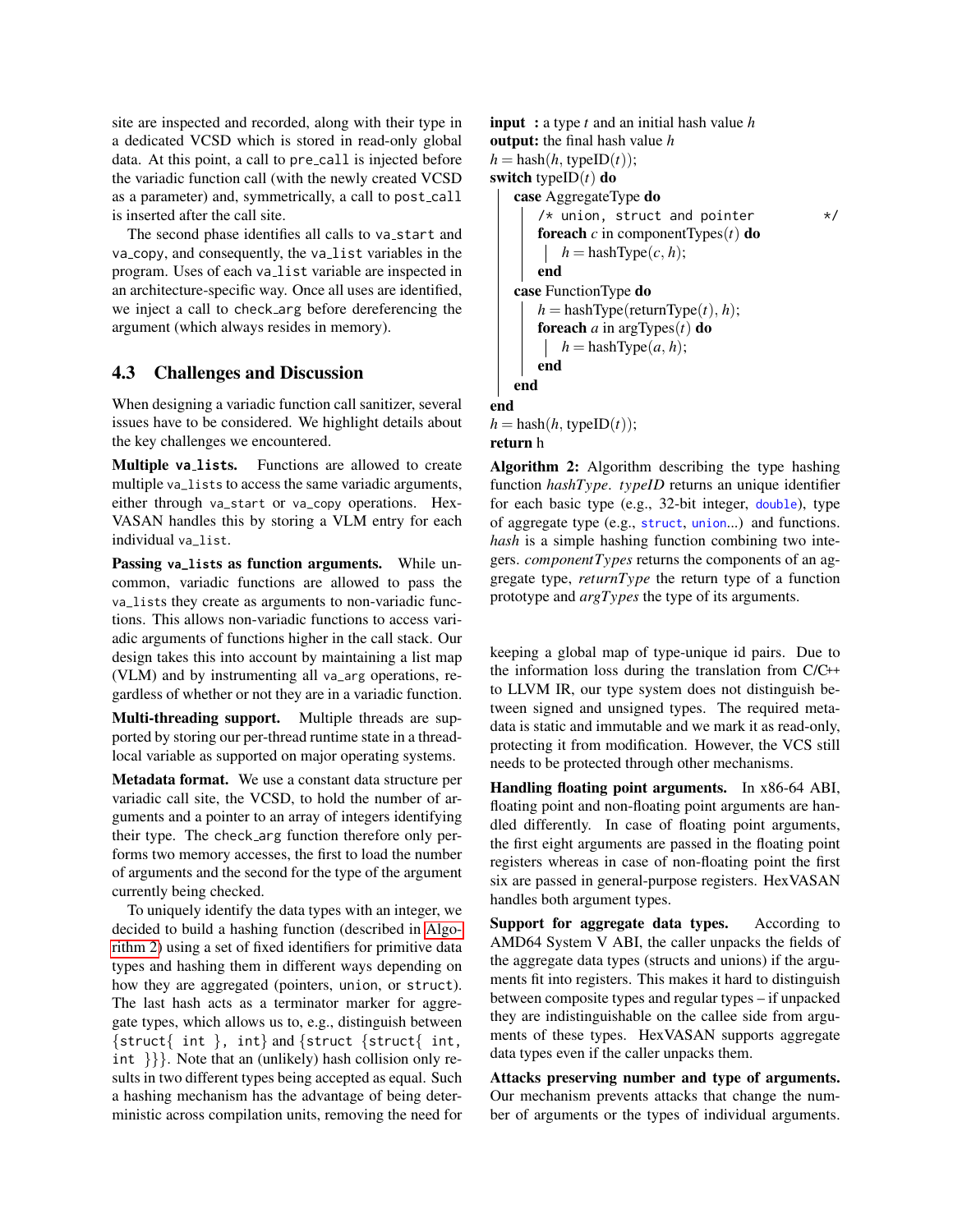Format string attacks that only change one modifier can therefore be detected through the type mismatch even if the total number of arguments remains unchanged.

Non-variadic calls to variadic functions. Consider the following code snippet:

```
typedef void (*non_variadic)(int, int);
void variadic(int, ...) { /* ... * / }
int main() {
 non_variadic function_ptr = variadic;
 function_ptr(1, 2);
}
```
In this case, the function call in main to function\_ptr appears to the compiler as a non-variadic function call, since the type of the function pointer is not variadic. Therefore, our pass will not instrument the call site, leading to potential errors.

To handle such (rare) situations appropriately, we would have to instrument all non-variadic call sites too, leading to an unjustified overhead. Moreover, the code above represents *undefined behavior* in C [\[27,](#page-14-6) 6.3.2.3p8] and C++ [\[26,](#page-14-7) 5.2.10p6], and might not work on certain architectures where the calling convention for variadic and non-variadic function calls are not compatible. The GNU C compiler emits a warning when a function pointer is cast to a different type, therefore we require the developer to correct the code before applying HexVASAN.

Central management of the global state. To allow the HexVASAN runtime to be linked into the base system libraries, such as the C standard library, we made it a static library. Turning the runtime into a shared library is possible, but would prohibit its use during the early process initialization – until the dynamic linker has processed all of the necessary relocations. Our runtime therefore either needs to be added solely to the C standard library (so that it is initialized early in the startup process) or the runtime library must carefully use weak symbols to ensure that each symbol is only defined once if multiple libraries are compiled with our countermeasure.

C++ exceptions and **longjmp**. If an exception is raised while executing a variadic function (or one of its callees), the variadic function may not get a chance to clean up the metadata for any va\_lists it has initialized, nor may the caller of this variadic function get the chance to clean up the type information it has pushed onto the VCS. Other functions manipulating the thread's stack directly, such as longjmp, present similar issues.

C++ exceptions can be handled by modifying the LLVM C++ frontend (i.e., clang) to inject an object with a lifetime spanning from immediately before a variadic function call to immediately after. Such an object would call pre\_call in its constructor and post\_call in the destructor, leveraging the exception handling mechanism to make HexVASAN exception-safe. Functions like longjmp can be instrumented to purge the portions of HexVASAN's data structures that correspond to the discarded stack area. We did not observe any such calls in practice and leave the implementation of handling exceptions and longjump across variadic functions as future engineering work.

#### 5 Implementation

We implemented HexVASAN as a sanitizer for the LLVM compiler framework [\[31\]](#page-14-8), version 3.9.1. We have chosen LLVM for its robust features on analyzing and transforming arbitrary programs as well as extracting reliable type information. The sanitizer can be enabled from the C/C++ frontend (clang) by providing the -fsanitize=vasan parameter at compile-time. No annotations or other source code changes are required for HexVASAN. Our sanitizer does not require visibility of whole source code (see [Section 4.3\)](#page-5-1), but works on individual compilation units. Therefore link-time optimization (LTO) is not required and thus fits readily into existing build systems. In addition, HexVASAN also supports signal handlers.

HexVASAN consists of two components: a static instrumentation pass and a runtime library. The static instrumentation pass works on LLVM IR, adding the necessary instrumentation code to all variadic functions and their callees. The support library is statically linked to the program and, at run-time, checks the number and type of variadic arguments as they are used by the program. In the following we describe the two components in detail.

Static instrumentation. The implementation of the static instrumentation pass follows the description in [Section 4.](#page-3-0) We first iterate through all functions, looking for CallInst instructions targeting a variadic function (either directly or indirectly), then we inspect them and create for each one of them a read-only GlobalVariable of type vcsd\_t. As shown in [Listing 2,](#page-7-0) vcsd\_t is composed by an unsigned integer representing the number of arguments of the considered call site and a pointer to an array (another GlobalVariable) with an integer element for each argument of type\_t. type\_t is an integer uniquely identifying a data type obtained using the *hashType* function presented in [Algorithm 2.](#page-5-0) At this point a call to pre call is injected before the call site, with the newly create VCSD as a parameter, and a call to post call is injected after the call site.

During the second phase, we first identify all va\_start, va\_copy, and va\_end operations in the program. In the IR code, these operations appear as calls to the LLVM in-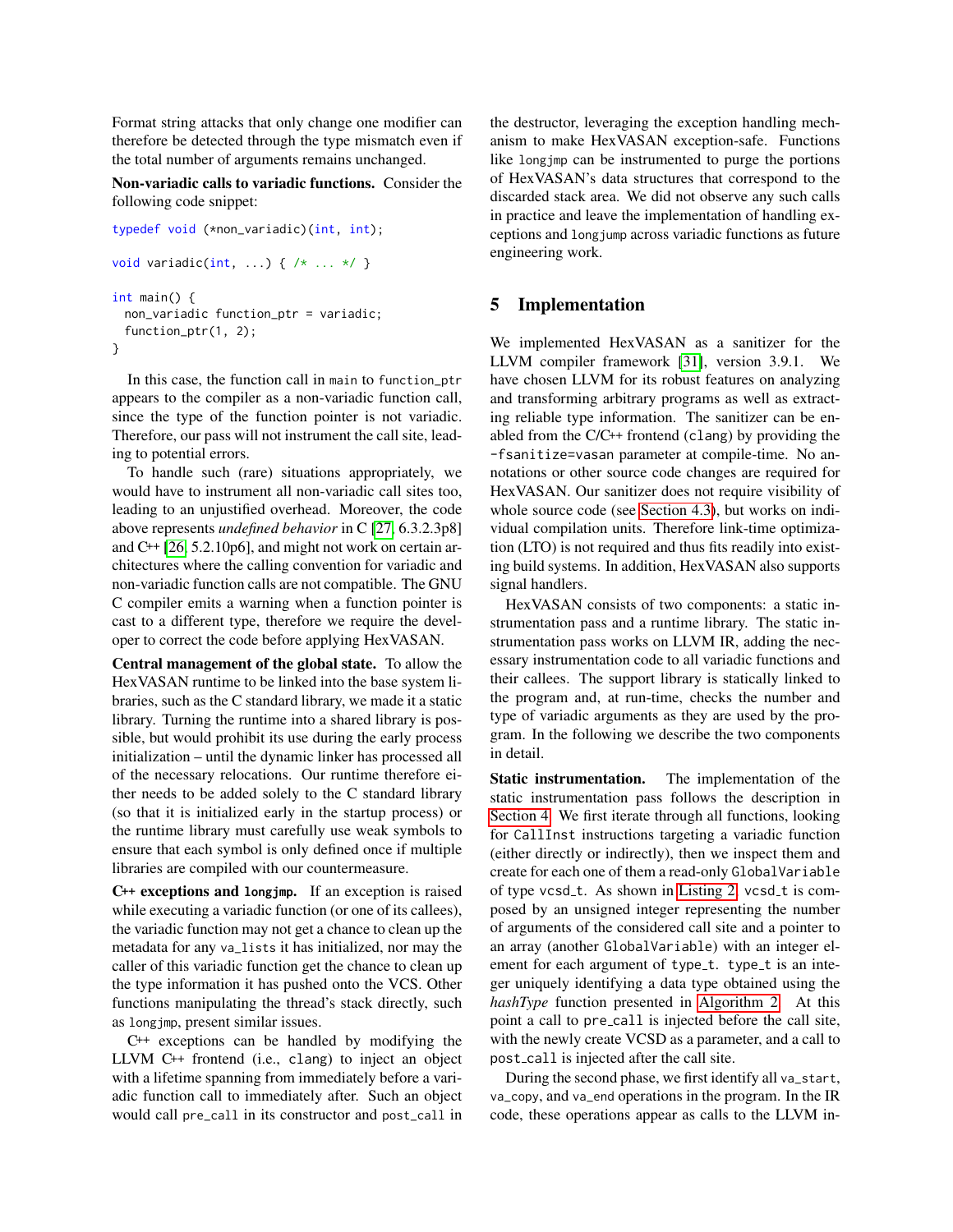```
struct vcsd_t {
 unsigned count;
 type_t *args;
};
thread_local stack<vcsd_t *> vcs;
thread_local map<va_list *,
                 pair<vcsd_t *, unsigned>> vlm;
void pre_call(vcsd_t *arguments) {
 vcs.push_back(arguments);
}
void post_call() {
 vcs.pop_back();
}
void list_init(va_list *list_ptr) {
 vlm[list_ptr] = \{ vcs.top(), \emptyset \};}
void list_free(va_list *list_ptr) {
 vlm.erase(list_ptr);
}
void check_arg(va_list *list_ptr, type_t type) {
 pair<vcsd_t *, unsigned> &args = vlm[list_ptr];
 unsigned index = args.second++;assert(index < args.first->count);
 assert(args.first->args[index] == type);
}
int add(int start, ...) {
 /* ... */
 va_start(list, start);
 list_init(&list);
 do {
   check_arg(&list, typeid(int));
   total += va_arg(list, int);
 } while (next != 0);
 va_end(list);
 list_free(&list);
 /* ... */
}
const vcsd_t main_add_vcsd = {
  . count = 3,
 .args = {typeid(int), typeid(int), typeid(int)}
};
int main(int argc, const char *argv[]) {
 /* ... */
 pre_call(&main_add_vcsd);
 int result = add(5, 1, 2, 0);post_call();
 printf("%d\n", result);
 /* ... */
}
```
Listing 2: Simplified C++ representation of the instrumented code for [Listing 1.](#page-1-0)

trinsics llvm.va\_start, llvm.va\_copy, and va\_end. We instrument the operations with calls to our runtime's list\_init, list\_copy, and list\_free functions respectively. We then proceed to identify va\_arg operations. Although the LLVM IR has a dedicated va\_arg instruction, it is not used on any of the platforms we tested. The va\_list is instead accessed directly. Our identification of va\_arg is therefore platform-specific. On x86- 64, our primary target, we identify va\_arg by recognizing accesses to the gp\_offset and fp\_offset fields in the x86-64 version of the va\_list structure (see [Section 2.2\)](#page-2-0). The fp\_offset field is accessed whenever the program attempts to retrieve a floating point argument from the list. The gp\_offset field is accessed to retrieve any other types of variadic arguments. We insert a call to our runtime's check\_arg function before the instruction that accesses this field.

[Listing 2](#page-7-0) shows (in simplified C) how the code in [List](#page-1-0)[ing 1](#page-1-0) would be instrumented by our sanitizer.

Dynamic variadic type checking. The entire runtime is implemented in plain C code, as this allows it to be linked into the standard C library without introducing a dependency to the standard C++ library. The VCS is implemented as a thread-local stack, and the VLM as a thread-local hash map. The pre\_call and post\_call functions push and pop type information onto and from the VCS. The list\_init function inserts a new entry into the VLM, using the top element on the stack as the entry's type information and initializing the counter for consumed arguments to 0.

check arg looks up the type information for the va\_list being accessed in the VLM and checks if the requested argument exists (based on the counter of consumed arguments), and if its type matches the one provided by the caller. If either of these checks fails, execution is aborted, and the runtime will generate an error message such as the one shown in [Listing 3.](#page-7-1) As a consequence, the pointer to the argument is never read or written, since the pointer to it is never dereferenced.

```
Error: Type Mismatch
Index is 1
Callee Type : 43 (32-bit Integer)
Caller Type : 15 (Pointer)
Backtrace:
[0] 0x4019ff <__vasan_backtrace+0x1f> at test
[1] 0x401837 <__vasan_check_arg+0x187> at test
[2] 0x8011b3afa <__vfprintf+0x20fa> at libc.so.7
[3] 0x8011b1816 <vfprintf_l+0x86> at libc.so.7
[4] 0x801200e50 <printf+0xc0> at libc.so.7
[5] 0x4024ae <main+0x3e> at test
[6] 0x4012ff <_start+0x17f> at test
```
Listing 3: Error message reported by HexVASAN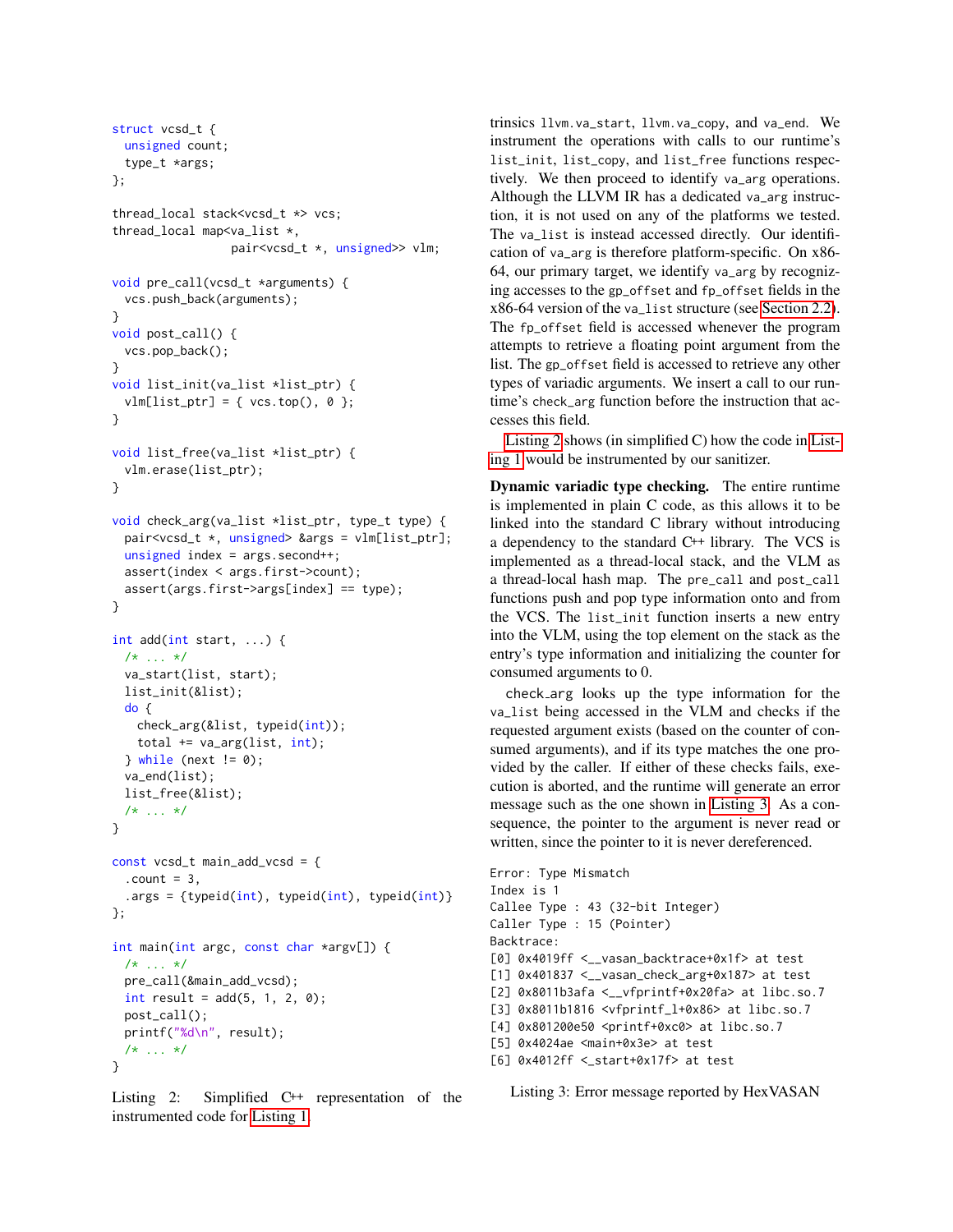## 6 Evaluation

In this section we present a case study on variadic function based attacks against state-of-the-art CFI implementations. Next, we evaluate the effectiveness of Hex-VASAN as an exploit mitigation technique. Then, we evaluate the overhead introduced by our HexVASAN prototype implementation on the SPEC CPU2006 integer (CINT2006) benchmarks, on Firefox using standard JavaScript benchmarks, and on micro-benchmarks. We also evaluate how widespread the usage of variadic functions is in SPEC CPU2006 and in Firefox 51.0.1, Chromium 58.0.3007.0, Apache 2.4.23, CPython 3.7.0, nginx 1.11.5, OpenSSL 1.1.1, Wireshark 2.2.1, and the FreeBSD 11.0 base system.

Note that, along with testing the aforementioned software, we also developed an internal set of regression tests. Our regression tests allow us to verify that our sanitizer correctly catches problematic variadic function calls, and does not raise false alarms for benign calls. The test suite explores corner cases, including trying to access arguments that have not been passed and trying to access them using a type different from the one used at the call site.

#### <span id="page-8-0"></span>6.1 Case study: CFI effectiveness

One of the attack scenarios we envision is that an attacker controls the target of an indirect call site. If the intended target of the call site was a variadic function, the attacker could illegally call a different variadic function that expects different variadic arguments than the intended target (yet shares the types for all non-variadic arguments). If the intended target of the call site was a non-variadic function, the attacker could call a variadic function that interprets some of the intended target's arguments as variadic arguments.

All existing CFI mechanisms allow such attacks to some extent. The most precise CFI mechanisms, which rely on function prototypes to classify target sets (e.g., LLVM-CFI, piCFI, or VTV) will allow all targets with the same prototype, possibly restricting to the subset of functions whose addresses are taken in the program. This is problematic for variadic functions, as only nonvariadic types are known statically. For example, if a function of type int  $(*)$  (int, ...) is expected to be called from an indirect call site, then precise CFI schemes allow calls to all other variadic functions of that type, even if those other functions expect different types for the variadic arguments.

A second way to attack variadic functions is to overwrite their arguments directly. This happens, for example, in format string attacks, where an attacker can overwrite the format string to cause misinterpretation of the variadic arguments. HexVASAN detects both of these attacks when the callee attempts to retrieve the variadic arguments using the va\_arg macro described in [Section 2.1.](#page-2-1) Checking and enforcing the correct types for variadic functions is only possible at runtime and any sanitizer must resort to run-time checks to do so. CFI mechanisms must therefore be extended with a HexVASAN-like mechanism to detect violations. To show that our tool can complement CFI, we create test programs containing several variadic functions and one non-variadic function. The definitions of these functions are shown below.

```
int sum_ints(int n, ...);
int avg_longs(int n, ...);
int avg_doubles(int n, ...);
void print_longs(int n, ...);
void print_doubles(int n, ...);
int square(int n);
```
This program contains one indirect call site from which only the sum\_ints function can be called legally, and one indirect call site from which only the square function can be legally called. We also introduce a memory corruption vulnerability which allows us to override the target of both indirect calls.

We constructed the program such that sum\_ints, avg\_longs, print\_longs, and square are all address-taken functions. The avg\_doubles and print\_doubles functions are not address-taken.

Functions avg\_longs, avg\_doubles, print\_longs, and print\_doubles all expect different variadic argument types than function sum\_ints. Functions sum\_ints, avg\_longs, avg\_doubles, and square do, however, all have the same non-variadic prototype  $(int (*) (int)).$ 

We compiled six versions of the test program, instrumenting them with, respectively, HexVASAN, LLVM 3.9 Forward-Edge CFI [\[59\]](#page-14-9), Per-Input CFI [\[44\]](#page-14-10), CCFI [\[35\]](#page-14-11), GCC 6.2's VTV [\[59\]](#page-14-9) and Visual C++ Control Flow Guard [\[37\]](#page-14-12). In each version, we first built an attack involving a variadic function, by overriding the indirect call sites with a call to each of the variadic functions described above. We then also tested overwriting the arguments of the sum\_ints function, without overwriting the indirect call target. [Table 1](#page-9-0) shows the detection results.

LLVM Forward-Edge CFI allows calls to avg\_longs and avg\_doubles from the sum\_ints indirect call site because these functions have the same static type signature as the intended call target. This implementation of CFI does not allow calls to variadic functions from nonvariadic call sites, however.

CCFI only detects calls to print\_doubles, a function that is not address-taken and has a different non-variadic prototype than square, from the square call site. It allows all of the other illegal calls.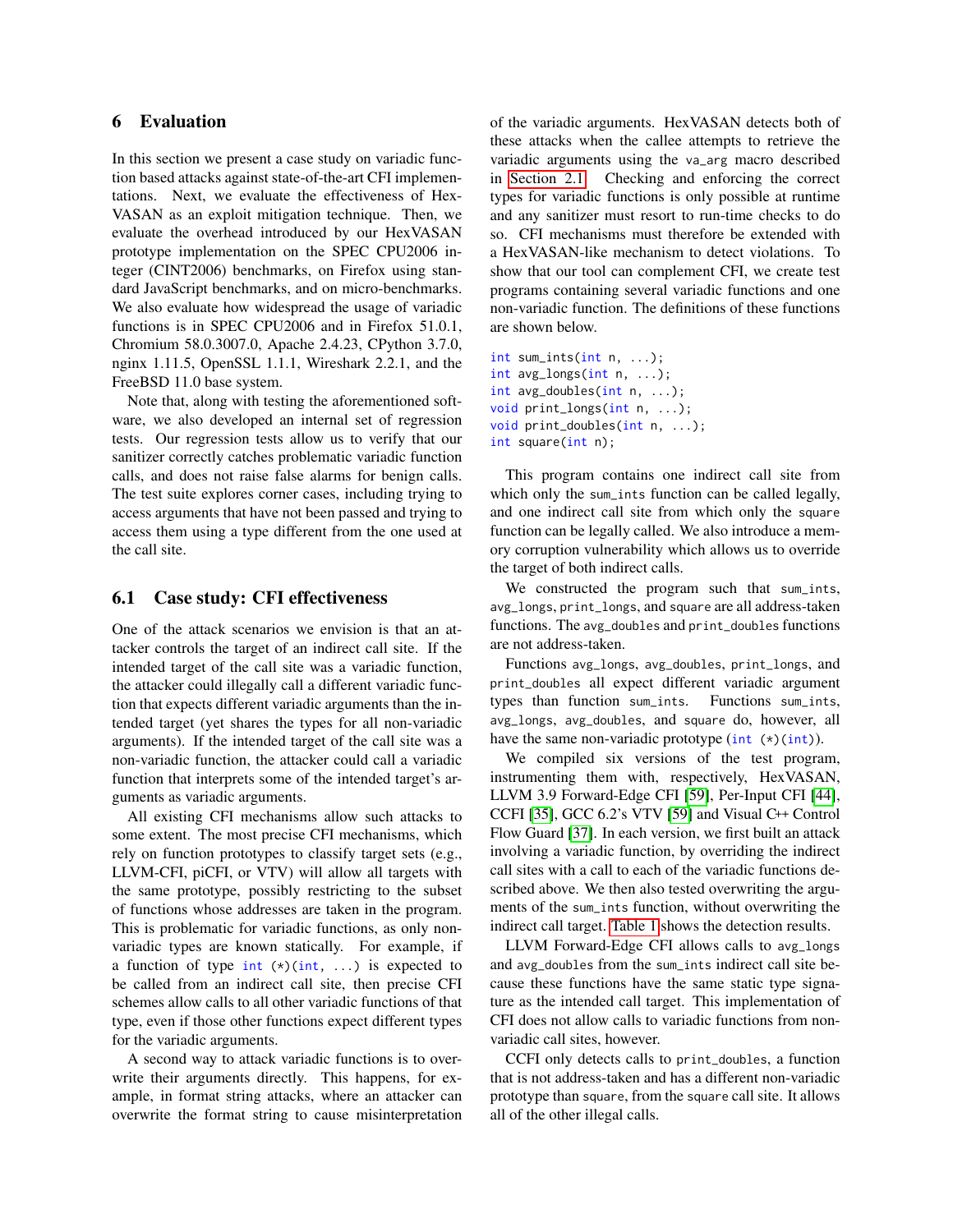|                 | Actual target                |                |          |        |             |            |            |                 |
|-----------------|------------------------------|----------------|----------|--------|-------------|------------|------------|-----------------|
| Intended target | Prototype                    | A.T.?          | LLVM-CFI | pi-CFI | <b>CCFI</b> | <b>VTV</b> | <b>CFG</b> | <b>HexVASAN</b> |
| Variadic        | Same                         | Yes            | X        | X      | Х           | X          | X          |                 |
|                 |                              | N <sub>o</sub> | X        |        | Х           | X          | Х          |                 |
|                 | Different                    | Yes            |          |        | Х           | Х          | Х          |                 |
|                 |                              | No             |          |        | Х           | Х          | Х          |                 |
| Non-variadic    | Same                         | Yes            |          |        | X           | X          | Х          |                 |
|                 |                              | N <sub>o</sub> |          |        | X           | Х          | X          |                 |
|                 | Different                    | Yes            |          |        | X           | Х          | х          |                 |
|                 |                              | N <sub>o</sub> |          |        | √           | Х          | Х          |                 |
| Original        | <b>Overwritten Arguments</b> |                |          | Х      | Х           | X          | X          |                 |

<span id="page-9-0"></span>Table 1: Detection coverage for several types of illegal calls to variadic functions.  $\checkmark$  indicates detection,  $\checkmark$  indicates non-detection. "A.T." stands for *address taken*.

GCC VTV, and Visual C++ CFG allow all of the illegal calls, even if the non-variadic type signature does not match that of the intended call target.

pi-CFI allows calls to the avg\_longs function from the sum\_ints indirect call site. avg\_longs is address-taken and it has the same static type signature as the intended call target. pi-CFI does not allow illegal calls to nonaddress-taken functions or functions with different static type signatures. pi-CFI also does not allow calls to variadic functions from non-variadic call sites.

All implementations of CFI allow direct overwrites of variadic arguments, as long as the original control flow of the program is not violated.

## 6.2 Exploit Detection

To evaluate the effectiveness of our tool as a real-world exploit detector, we built a HexVASAN-hardened version of sudo 1.8.3. sudo allows authorized users to execute shell commands as another user, often one with a high privilege level on the system. If compromised, sudo can escalate the privileges of non-authorized users, making it a popular target for attackers. Versions 1.8.0 through 1.8.3p1 of sudo contained a format string vulnerability (CVE-2012-0809) that allowed exactly such a compromise. This vulnerability could be exploited by passing a format string as the first argument (argv[0]) of the sudo program. One such exploit was shown to bypass ASLR, DEP, and glibc's FORTIFY SOURCE protection [\[20\]](#page-13-4). In addition, we were able to verify that GCC 5.4.0 and clang 3.8.0 fail to catch this exploit, even when annotating the vulnerable function with the format function attribute [\[5\]](#page-13-5) and setting the compiler's format string checking (-Wformat) to the highest level.

Although it is sudo itself that calls the format string function (fprintf), HexVASAN can only detect the violation on the callee side. We therefore had to build hardened versions of not just the sudo binary itself, but also the C library. We chose to do this on the FreeBSD platform, as its standard C library can be easily built using LLVM, and HexVASAN therefore readily fits into the FreeBSD build process. As expected, HexVASAN does detect any exploit that triggers the vulnerability, producing the error message shown in [Listing 4.](#page-9-1)

```
$ ln -s /usr/bin/sudo %x%x%x%x
$ ./%x%x%x%x -D9 -A
  --------------------------
Error: Index greater than Argument Count
Index is 1
Backtrace:
[0] 0x4053bf <__vasan_backtrace+0x1f> at sudo
[1] 0x405094 <__vasan_check_index+0xf4> at sudo
[2] 0x8015dce24 <__vfprintf+0x2174> at libc.so
[3] 0x8015dac52 <vfprintf_l+0x212> at libc.so
[4] 0x8015daab3 <vfprintf_l+0x73> at libc.so
[5] 0x40bdaf <sudo_debug+0xdf> at sudo
[6] 0x40ada3 <main+0x6c3> at sudo
[7] 0x40494f <_start+0x17f> at sudo
```
Listing 4: Exploit detection in sudo.

## 6.3 Prevalence of variadic functions

To collect variadic function usage in real software, we extended our instrumentation mechanism to collect statistics about variadic functions and their calls. As shown in [Table 2,](#page-10-0) for each program, we collect: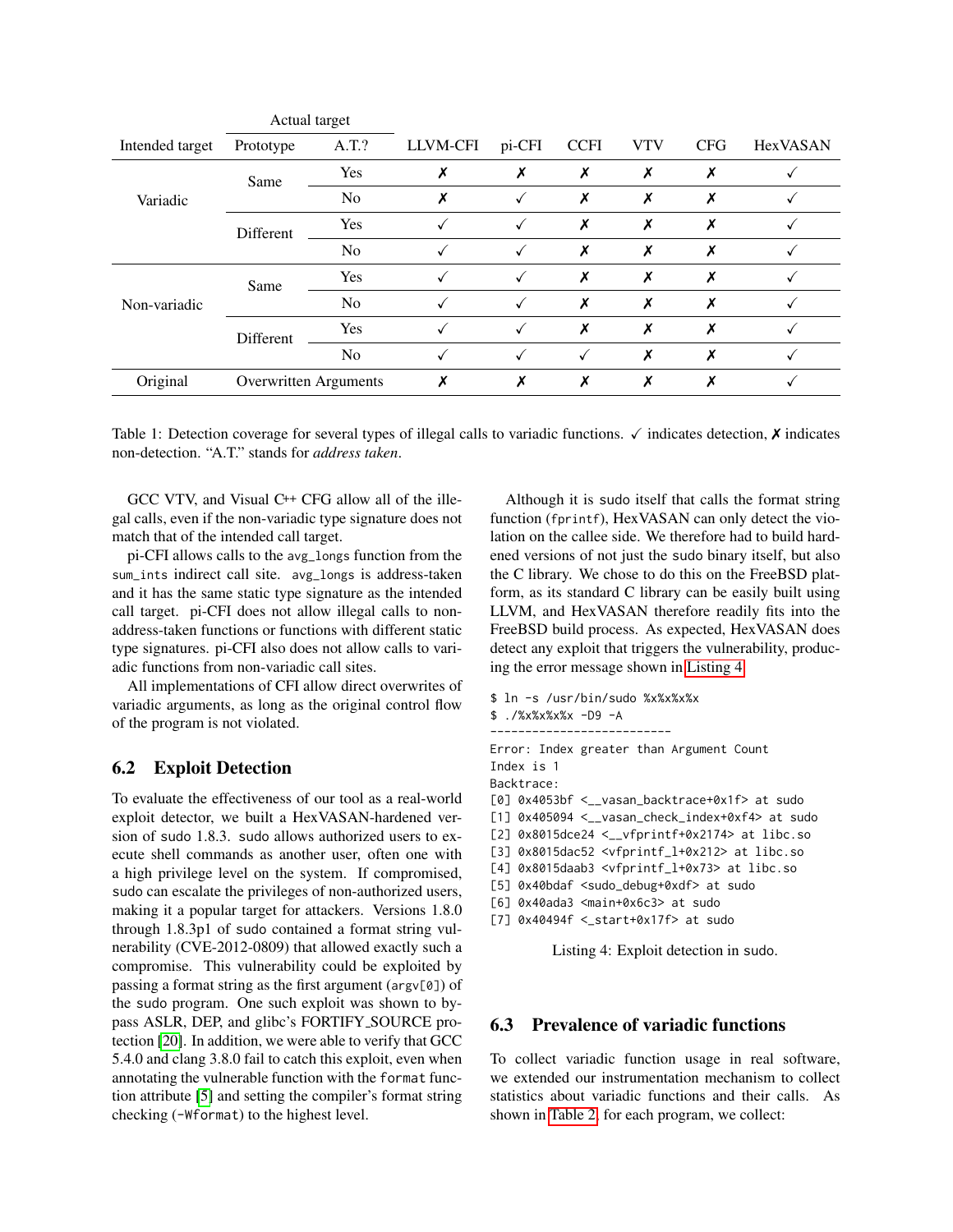|            | Call sites |                  |                | Func.          |                |                | Ratio      |      |
|------------|------------|------------------|----------------|----------------|----------------|----------------|------------|------|
| Program    | Tot.       | Ind.             | $\%$           | Tot.           |                | A.T. Proto     | Tot.       | A.T. |
| Firefox    | 30225      | 1664             | 5.5            | 421            | 18             | 241            | 1.75       | 0.07 |
| Chromium   | 83792      | 1728             | 2.1            | 794            | 44             | 396            | 2.01       | 0.11 |
| FreeBSD    | 189908     | 7508             | 3.9            | 1368           | 197            | 367            | 3.73       | 0.53 |
| Apache     | 7121       | $\overline{0}$   | $\overline{0}$ | 94             | 29             | 41             | 2.29       | 0.71 |
| CPython    | 4183       | 0                | $\overline{0}$ | 382            | $\overline{0}$ | 38             | 10.05 0.00 |      |
| nginx      | 1085       | $\boldsymbol{0}$ | $\overline{0}$ | 26             | $\overline{0}$ | 14             | 1.86       | 0.00 |
| OpenSSL    | 4072       | $\mathbf{1}$     | 0.02           | 23             | $\overline{0}$ | 15             | 1.53       | 0.00 |
| Wireshark  | 37717      | $\overline{0}$   | $\overline{0}$ | 469            | 1              | 110            | 4.26       | 0.01 |
| perlbench  | 1460       | 1                | 0.07           | 60             | $\overline{c}$ | 18             | 3.33       | 0.11 |
| bzip2      | 85         | $\overline{0}$   | $\overline{0}$ | 3              | $\overline{0}$ | 3              | 1.00       | 0.00 |
| gcc        | 3615       | 55               | 1.5            | 125            | $\overline{0}$ | 31             | 4.03       | 0.00 |
| mcf        | 29         | $\boldsymbol{0}$ | $\overline{0}$ | 3              | $\overline{0}$ | 3              | 1.00       | 0.00 |
| milc       | 424        | $\overline{0}$   | $\overline{0}$ | 21             | $\overline{0}$ | 8              | 2.63       | 0.00 |
| namd       | 485        | $\boldsymbol{0}$ | $\overline{0}$ | 24             | $\overline{c}$ | 8              | 3.00       | 0.25 |
| gobmk      | 2911       | $\boldsymbol{0}$ | $\overline{0}$ | 35             | $\overline{0}$ | 8              | 4.38       | 0.00 |
| soplex     | 6          | $\overline{0}$   | $\overline{0}$ | $\overline{c}$ | $\mathbf{1}$   | $\overline{2}$ | 1.00       | 0.50 |
| povray     | 1042       | 40               | 3.8            | 45             | 10             | 16             | 2.81       | 0.63 |
| hmmer      | 671        | 7                | $\mathbf{1}$   | 9              | 1              | 5              | 1.80       | 0.20 |
| sjeng      | 253        | $\boldsymbol{0}$ | $\overline{0}$ | 4              | $\overline{0}$ | 3              | 1.33       | 0.00 |
| libquantum | 74         | $\boldsymbol{0}$ | $\mathbf{0}$   | 91             | $\overline{0}$ | 7              | 13.00 0.00 |      |
| h264ref    | 432        | $\boldsymbol{0}$ | $\overline{0}$ | 85             | 5              | 13             | 6.54       | 0.38 |
| lbm        | 11         | $\overline{0}$   | $\overline{0}$ | 3              | $\overline{0}$ | $\overline{2}$ | 1.50       | 0.00 |
| omnetpp    | 340        | $\overline{0}$   | $\overline{0}$ | 48             | 23             | 19             | 2.53       | 1.21 |
| astar      | 42         | $\overline{0}$   | $\overline{0}$ | $\overline{4}$ | $\mathbf{1}$   | 4              | 1.00       | 0.25 |
| sphinx3    | 731        | $\overline{0}$   | $\overline{0}$ | 20             | $\overline{0}$ | 5              | 4.00       | 0.00 |
| xalancbmk  | 19         | $\overline{0}$   | $\overline{0}$ | $\overline{4}$ | $\overline{2}$ | $\overline{4}$ | 1.00       | 0.50 |

<span id="page-10-0"></span>Table 2: Statistics of Variadic Functions for Different Benchmarks. The second and third columns are variadic call sites broken into "Tot." (total) and "Ind." (indirect); % shows the percentage of variadic call sites. The fifth and sixth columns are for variadic functions. "A.T." stands for *address taken*. "Proto." is the number of distinct variadic function prototypes. "Ratio" indicates the *function-per-prototypes* ratio for variadic functions.

- Call sites. The number of function calls targeting variadic functions. We report the total number and how many of them are indirect, since they are of particular interest for an attack scenario where the adversary can override a function pointer.
- Variadic functions. The number of variadic functions. We report their total number and how many of them have their address taken, since CFI mechanism cannot

prevent functions with their address taken from being reachable from indirect call sites.

- Variadic prototypes. The number of distinct variadic function prototypes in the program.
- Functions-per-prototype. The average number of variadic functions sharing the same prototype. This measures how many targets are available, on average, for each indirect call sites targeting a specific prototype. In practice, this the average number of permitted destinations for an indirect call site in the case of a perfect CFI implementation. We report this value both considering all the variadic functions and only those whose address is taken.

Interestingly, each benchmark we analyzed contains calls to variadic functions and several programs (Firefox, OpenSSL, perlbench, gcc, povray, and hmmer) even contain indirect calls to variadic functions. In addition to *calling* variadic functions, each benchmark also *defines* numerous variadic functions (421 for Firefox, 794 for Chromium, 1368 for FreeBSD, 469 for Wireshark, and 382 for CPython). Variadic functions are therefore prevalent and used ubiquitously in software. Adversaries have plenty of opportunities to modify these calls and to attack the implicit contract between caller and callee. The compiler is unable to enforce any static safety guarantees when calling these functions, either for the number of arguments, nor their types. In addition, many of the benchmarks have variadic functions that are called indirectly, often with their address being taken. Looking at Firefox, a large piece of software, the numbers are even more staggering with several thousand indirect call sites that target variadic functions and 241 different variadic prototypes.

The prevalence of variadic functions leaves both a large attack surface for attackers to either redirect variadic calls to alternate locations (even if defense mechanisms like CFI are present) or to modify the arguments so that callees misinterpret the supplied arguments (similar to extended format string attacks).

In addition, the compiler has no insight into these functions and cannot statically check if the programmer supplied the correct parameters. Our sanitizer identified three interesting cases in omnetpp, one of the SPEC CPU2006 benchmarks that implements a discrete event simulator. The benchmark calls a variadic functions with a mismatched type, where it expects a char  $*$  but receives a NULL, which has type void  $\star$ . [Listing 5](#page-11-0) shows the offending code.

We also identified a bug in SPEC CPU2006's perlbench. This benchmark passes the result of a subtraction of two character pointers as an argument to a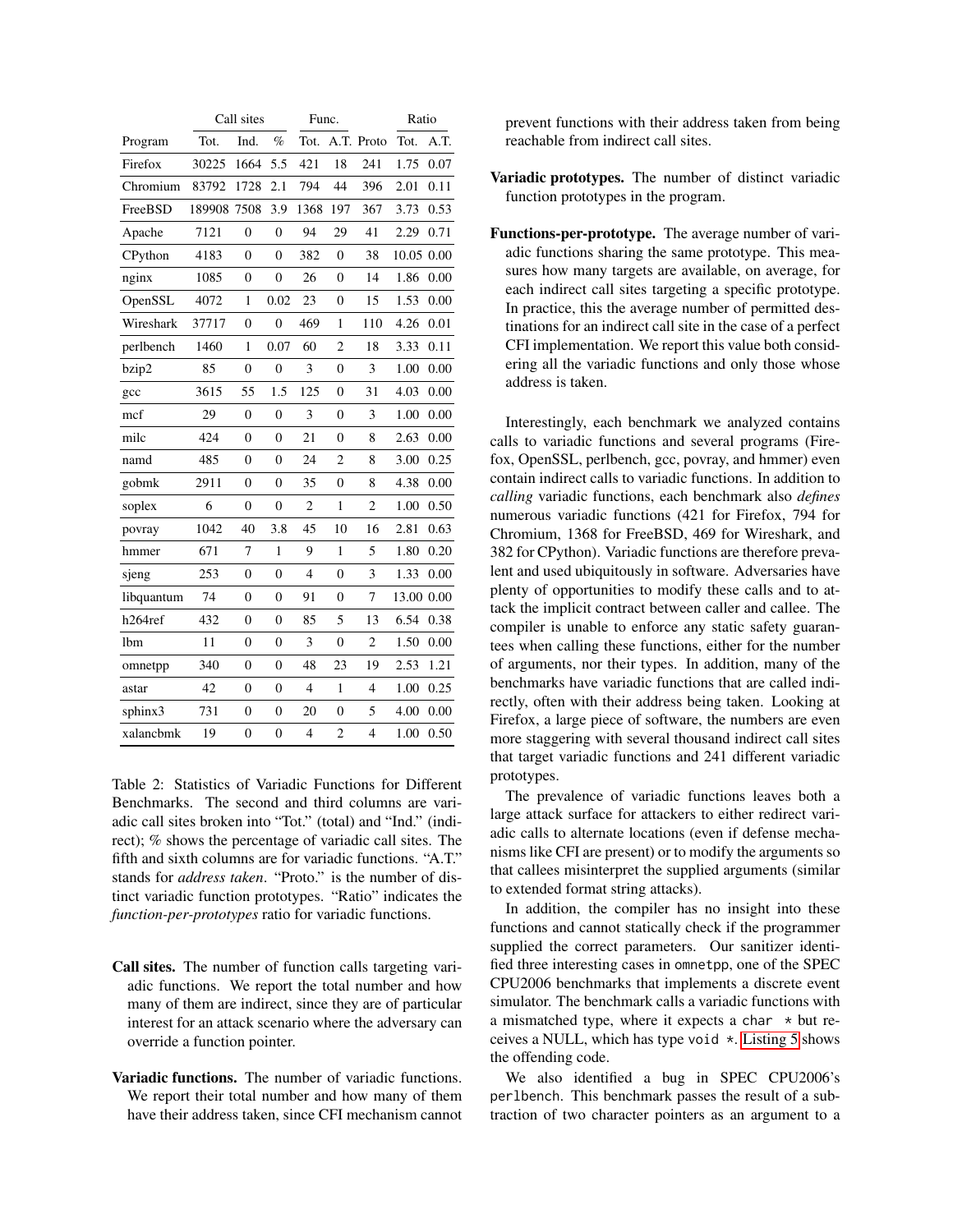```
static sEnumBuilder _EtherMessageKind(
    "EtherMessageKind",
   JAM_SIGNAL, "JAM_SIGNAL",
   ETH_FRAME, "ETH_FRAME",
   ETH_PAUSE, "ETH_PAUSE",
   ETHCTRL_DATA, "ETHCTRL_DATA",
   ETHCTRL_REGISTER_DSAP,
        "ETHCTRL_REGISTER_DSAP",
   ETHCTRL_DEREGISTER_DSAP,
        "ETHCTRL_DEREGISTER_DSAP",
   ETHCTRL_SENDPAUSE, "ETHCTRL_SENDPAUSE",
   0, NULL
);
```
Listing 5: Variadic violation in omnetpp.

variadic function. At the call site, this argument is a machine word-sized integer (i.e., 64-bits integer on our test platform). The callee truncates this argument to a 32 bit integer by calling va arg(list, int). HexVASAN reports this (likely unintended) truncation as a violation.

## 6.4 Firefox

We evaluate the performance of HexVASAN by instrumenting Firefox (51.0.1) and using three different browser benchmark suites: Octane, JetStream, and Kraken. [Table 3](#page-11-1) shows the comparison between the Hex-VASAN instrumented Firefox and native Firefox. To reduce variance between individual runs, we averaged fifteen runs for each benchmark (after one warmup run). For each run we started Firefox, ran the benchmark, and closed the browser. HexVASAN incurs only 1.08% and 1.01% overhead for Octane and JetStream respectively and speeds up around 0.01% for Kraken. These numbers are indistinguishable from measurement noise. Octane [\[4\]](#page-13-6) and JetStream measure the time a test takes to complete and then assign a score that is inversely proportional to the runtime, whereas Kraken [\[3\]](#page-13-7) measures

| <b>Benchmark</b> |                | Native   | <b>HexVASAN</b> |  |
|------------------|----------------|----------|-----------------|--|
|                  | <b>AVERAGE</b> | 31241.80 | 30907.73        |  |
| Octane           | <b>STDDEV</b>  | 2449.82  | 2442.82         |  |
|                  | OVERHEAD       |          | $-1.08\%$       |  |
| <b>JetStream</b> | <b>AVERAGE</b> | 200.76   | 198.75          |  |
|                  | <b>STDDEV</b>  | 0.66     | 1.68            |  |
|                  | OVERHEAD       |          | $-1.01\%$       |  |
| Kraken           | AVERAGE [ms]   | 832.48   | 832.41          |  |
|                  | STDDEV [ms]    | 7.41     | 12.71           |  |
|                  | OVERHEAD       |          | 0.01%           |  |

<span id="page-11-1"></span>Table 3: Performance overhead on Firefox benchmarks. For Octane and JetStream higher is better, while for Kraken lower is better.



<span id="page-11-2"></span>Figure 2: Run-time overhead of HexVASAN in the SPECint CPU2006 benchmarks, compared to baseline LLVM 3.9.1 performance.

the speed of test cases gathered from different real-world applications and libraries.

## 6.5 SPEC CPU2006

We measured HexVASAN's run-time overhead by running the SPEC CPU2006 integer (CINT2006) benchmarks on an Ubuntu 14.04.5 LTS machine with an Intel Xeon E5-2660 CPU and 64 GiB of RAM. We ran each benchmark program on its reference inputs and measured the average run-time over three runs. [Figure 2](#page-11-2) shows the results of these tests. We compiled each benchmark with a vanilla clang/LLVM 3.9.1 compiler and optimization level -O3 to establish a baseline. We then compiled the benchmarks with our modified clang/LLVM 3.9.1 compiler to generate the HexVASAN results.

The geometric mean overhead in these benchmarks was just 0.45%, indistinguishable from measurement noise. The only individual benchmark result that stands out is that of libquantum. This benchmark program performed 880M variadic function calls in a run of just 433 seconds.

## 6.6 Micro-benchmarks

Besides evaluating large benchmarks, we have also measured HexVASAN's runtime overhead on a set of micro-benchmarks. We have written test cases for variadic functions with different number of arguments, in which we repeatedly invoke the variadic functions. [Ta](#page-12-0)[ble 4](#page-12-0) shows the comparison between the native and HexVASAN-instrumented micro-benchmarks. Overall, HexVASAN incurs runtime overheads of 4-6x for variadic function calls due to the additional security checks. In real-world programs, however, variadic functions are invoked rarely, so HexVASAN has little impact on the overall runtime performance.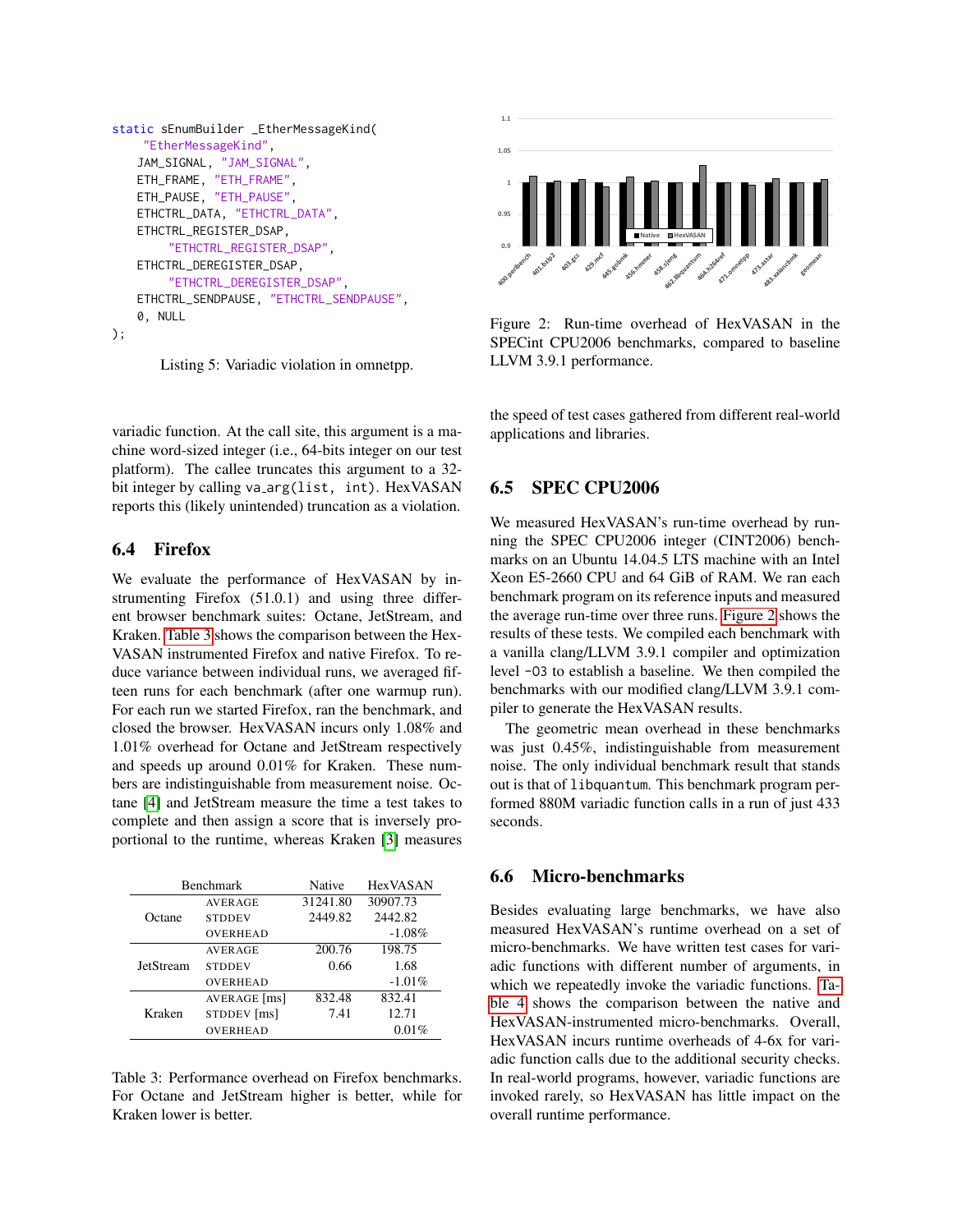|                    | # calls | Native $[\mu s]$ | HexVASAN $\lceil \mu s \rceil$ |
|--------------------|---------|------------------|--------------------------------|
| Variadic function  |         |                  |                                |
| argument count: 3  |         |                  |                                |
|                    | 100     | 2                | 12                             |
|                    | 1000    | 20               | 125                            |
| Variadic function  |         |                  |                                |
| argument count: 12 | 1       |                  | $\mathbf{\Omega}$              |
|                    | 100     | 6                | 22                             |
|                    | 1000    | 55               | 198                            |

<span id="page-12-0"></span>Table 4: Performance overhead in micro-benchmarks.

## 7 Related work

HexVASAN can either be used as an always-on runtime monitor to mitigate exploits or as a sanitizer to detect bugs, sharing similarities with the sanitizers that exist primarily in the LLVM compiler. Similar to HexVASAN, these sanitizers embed run-time checks into a program by instrumenting potentially dangerous program instructions.

AddressSanitizer [\[54\]](#page-14-13) (ASan), instruments memory accesses and allocation sites to detect spatial memory errors, such as out-of-bounds accesses, as well as temporal memory errors, such as use-after-free bugs. Undefined Behavior Sanitizer [\[52\]](#page-14-14) (UBSan) instruments various types of instructions to detect operations whose semantics are not strictly defined by the C and C++ standards, e.g., increments that cause signed integers to over-flow, or null-pointer dereferences. Thread Sanitizer [\[55\]](#page-14-15) (TSAN) instruments memory accesses and atomic operations to detect data races, deadlocks, and various misuses of synchronization primitives. Memory Sanitizer [\[58\]](#page-14-16) (MSAN) detects uses of uninitialized memory.

CaVer [\[32\]](#page-14-17) is a sanitizer targeted at verifying correctness of downcasts in C++. Downcasting converts a base class pointer to a derived class pointer. This operation may be unsafe as it cannot be statically determined, in general, if the pointed-to object is of the derived class type. TypeSan [\[25\]](#page-14-18) is a refinement of CaVer that reduces overhead and improves the sanitizer coverage.

UniSan [\[34\]](#page-14-19) sanitizes information leaks from the kernel. It ensures that data is initialized before leaving the kernel, preventing reads of uninitialized memory.

All of these sanitizers are highly effective at finding specific types of bugs, but, unlike HexVASAN, they do not address misuses of variadic functions. The aforementioned sanitizers also differ from HexVASAN in that they typically incur significant run-time and memory overhead.

Different control-flow hijacking mitigations offer partial protection against variadic function attacks by preventing adversaries from calling variadic functions through control-flow edges that do not appear in legitimate executions of the program. Among these mitigations, we find Code Pointer Integrity (CPI) [\[30\]](#page-14-20), a mitigation that prevents attackers from overwriting code pointers in the program, and various implementations of Control-Flow Integrity (CFI), a technique that does not prevent code pointer overwrites, but rather verifies the integrity of control-flow transfers in the program [\[6,](#page-13-1) [7,](#page-13-8) [11,](#page-13-9) [14–](#page-13-10)[16,](#page-13-11) [21,](#page-13-12) [22,](#page-13-13) [28,](#page-14-21) [35,](#page-14-11) [37,](#page-14-12) [38,](#page-14-22) [41](#page-14-23)[–44,](#page-14-10) [46,](#page-14-24) [49](#page-14-25)[–51,](#page-14-26) [59,](#page-14-9) [61](#page-15-0)[–66\]](#page-15-1).

Control-flow hijacking mitigations *cannot* prevent attackers from overwriting variadic arguments directly. At best, they can prevent variadic functions from being called through control-flow edges that do not appear in legitimate executions of the program. We therefore argue that HexVASAN and these mitigations are orthogonal. Moreover, prior research has shown that many of the aforementioned implementations fail to fully prevent control-flow hijacking as they are too imprecise  $[8, 17, 19, 23]$  $[8, 17, 19, 23]$  $[8, 17, 19, 23]$  $[8, 17, 19, 23]$ , too limited in scope  $[53, 57]$  $[53, 57]$ , vulnerable to information leakage attacks [\[18\]](#page-13-17), or vulnerable to spraying attacks [\[24,](#page-14-30) [45\]](#page-14-31). We further showed in [Sec](#page-8-0)[tion 6.1](#page-8-0) that variadic functions exacerbate CFI's imprecision problems, allowing additional leeway for adversaries to attack variadic functions.

Defenses that protect against direct overwrites or misuse of variadic arguments have thus far only focused on format string attacks, which are a subset of the possible attacks on variadic functions. LibSafe detects potentially dangerous calls to known format string functions such as printf and sprintf [\[60\]](#page-15-2). A call is considered dangerous if a %n specifier is used to overwrite the frame pointer or return address, or if the argument list for the printf function is not contained within a single stack frame. FormatGuard [\[12\]](#page-13-18) instruments calls to printf and checks if the number of arguments passed to printf matches the number of format specifiers used in the format string.

Shankar et al. proposed to use static taint analysis to detect calls to format string functions where the format string originates from an untrustworthy source [\[56\]](#page-14-32). This approach was later refined by Chen and Wagner [\[10\]](#page-13-19) and used to analyze thousands of packages in the Debian 3.1 Linux distribution. TaintCheck [\[39\]](#page-14-33) also detects untrustworthy format strings, but relies on dynamic taint analysis to do so.

FORTIFY SOURCE of *glibc* provides some lightweight checks to ensure all the arguments are consumed. However, it can be bypassed [\[2\]](#page-13-20) and does not check for typemismatch. Hence, none of these aforementioned solutions provide comprehensive protection against variadic argument overwrites or misuse.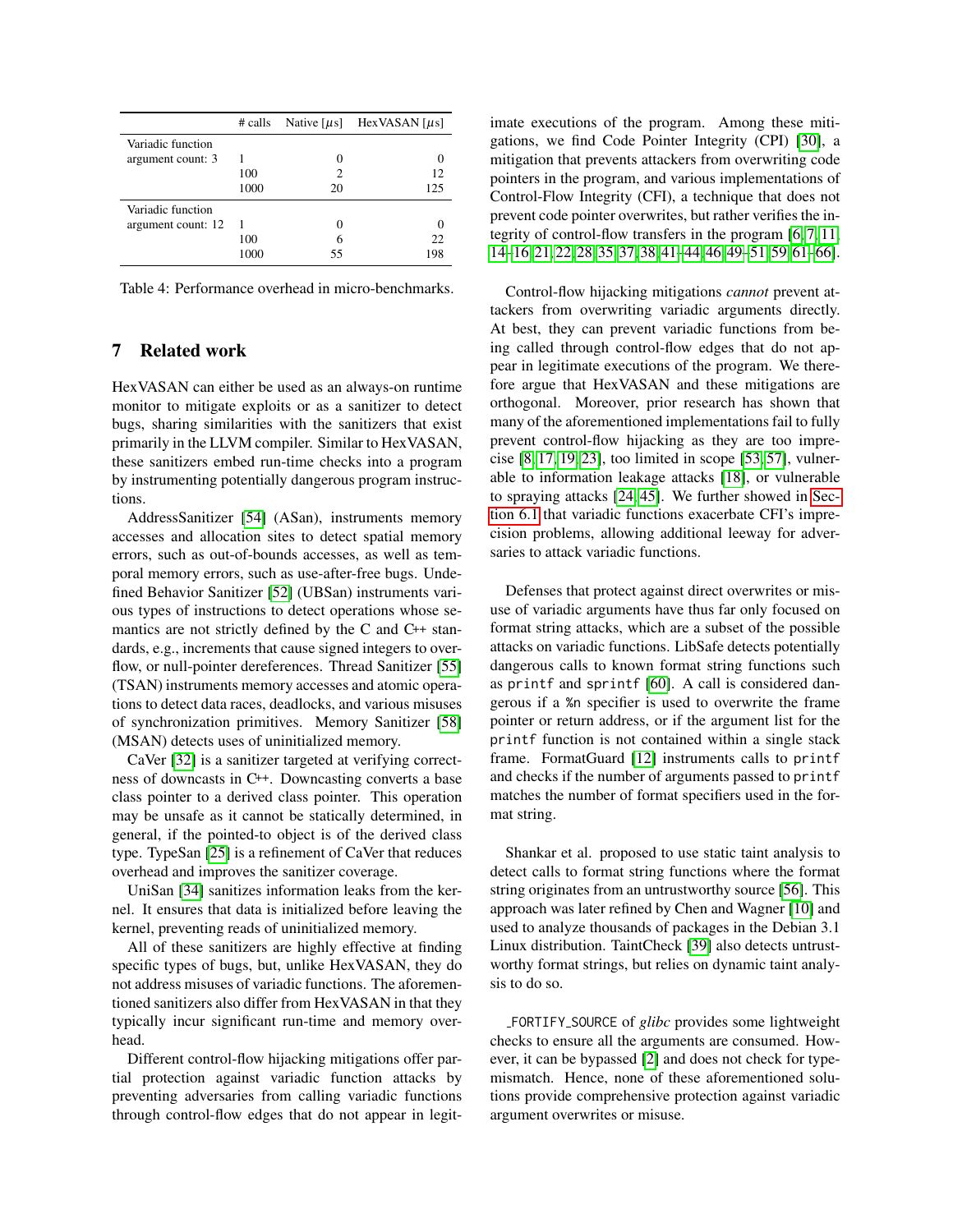## 8 Conclusions

Variadic functions introduce an implicitly defined contract between the caller and callee. When the programmer fails to enforce this contract correctly, the violation leads to runtime crashes or opens up a vulnerability to an attacker. Current tools, including static type checkers and CFI implementations, do not find variadic function type errors or prevent attackers from exploiting calls to variadic functions. Unfortunately, variadic functions are prevalent. Programs such as SPEC CPU2006, Firefox, Apache, CPython, nginx, wireshark and libraries frequently leverage variadic functions to offer flexibility and abundantly call these functions.

We have designed a sanitizer, HexVASAN, that addresses this attack vector. HexVASAN is a light weight runtime monitor that detects bugs in variadic functions and prevents the bugs from being exploited. It imposes negligible overhead (0.45%) on the SPEC CPU2006 benchmarks and is effective at detecting type violations when calling variadic arguments. Download Hex-VASAN at <https://github.com/HexHive/HexVASAN>.

#### 9 Acknowledgments

We thank the anonymous reviewers for their insightful comments. We also thank our shepherd Adam Doupé for his informative feedback. This material is based in part upon work supported by the National Science Foundation under awards CNS-1513783, CNS-1657711, and CNS-1619211, by the Defense Advanced Research Projects Agency (DARPA) under contracts FA8750-15- C-0124 and FA8750-15-C-0085, and by Intel Corporation. We also gratefully acknowledge a gift from Oracle Corporation. Any opinions, findings, and conclusions or recommendations expressed in this material are those of the authors and do not necessarily reflect the views of the National Science Foundation, the Defense Advanced Research Projects Agency (DARPA) and its Contracting Agents, or any other agency of the U.S. Government.

#### References

- <span id="page-13-2"></span>[1] [http://www.cve.mitre.org/cgi-bin/cvename.cgi?name=](http://www.cve.mitre.org/cgi-bin/cvename.cgi?name=CVE-2015-8617) [CVE-2015-8617](http://www.cve.mitre.org/cgi-bin/cvename.cgi?name=CVE-2015-8617).
- <span id="page-13-20"></span>[2] A eulogy for format strings. [http://phrack.org/issues/67/](http://phrack.org/issues/67/9.html) [9.html](http://phrack.org/issues/67/9.html).
- <span id="page-13-7"></span>[3] Kraken benchmark. <https://wiki.mozilla.org/Kraken>.
- <span id="page-13-6"></span>[4] Octane benchmark. [https://developers.google.com/](https://developers.google.com/octane/faq) [octane/faq](https://developers.google.com/octane/faq).
- <span id="page-13-5"></span>[5] Using the gnu compiler collection (gcc) - function attributes. [https://gcc.gnu.org/onlinedocs/gcc-3.2/gcc/](https://gcc.gnu.org/onlinedocs/gcc-3.2/gcc/Function-Attributes.html) [Function-Attributes.html](https://gcc.gnu.org/onlinedocs/gcc-3.2/gcc/Function-Attributes.html).
- <span id="page-13-1"></span>[6] ABADI, M., BUDIU, M., ERLINGSSON, U., AND LIGATTI, J. Control-flow integrity. In *ACM Conference on Computer and Communications Security (CCS)* (2005).
- <span id="page-13-8"></span>[7] BOUNOV, D., KICI, R., AND LERNER, S. Protecting C++ dynamic dispatch through vtable interleaving. In *Symposium on Network and Distributed System Security (NDSS)* (2016).
- <span id="page-13-14"></span>[8] CARLINI, N., BARRESI, A., PAYER, M., WAGNER, D., AND GROSS, T. R. Control-flow bending: On the effectiveness of control-flow integrity. In *USENIX Security Symposium* (2015).
- <span id="page-13-3"></span>[9] CASTRO, M., COSTA, M., MARTIN, J.-P., PEINADO, M., AKRITIDIS, P., DONNELLY, A., BARHAM, P., AND BLACK, R. Fast byte-granularity software fault isolation. In *ACM Symposium on Operating Systems Principles (SOSP)* (2009).
- <span id="page-13-19"></span>[10] CHEN, K., AND WAGNER, D. Large-scale analysis of format string vulnerabilities in debian linux. In *Proceedings of the 2007 workshop on Programming languages and analysis for security* (2007).
- <span id="page-13-9"></span>[11] CHENG, Y., ZHOU, Z., MIAO, Y., DING, X., AND DENG, R. H. ROPecker: A generic and practical approach for defending against ROP attacks. In *Symposium on Network and Distributed System Security (NDSS)* (2014).
- <span id="page-13-18"></span>[12] COWAN, C., BARRINGER, M., BEATTIE, S., KROAH-HARTMAN, G., FRANTZEN, M., AND LOKIER, J. Formatguard: Automatic protection from printf format string vulnerabilities. In *USENIX Security Symposium* (2001).
- <span id="page-13-0"></span>[13] COWAN, C., PU, C., MAIER, D., WALPOLE, J., BAKKE, P., BEATTIE, S., GRIER, A., WAGLE, P., ZHANG, Q., AND HIN-TON, H. Stackguard: Automatic adaptive detection and prevention of buffer-overflow attacks. In *USENIX Security Symposium* (1998).
- <span id="page-13-10"></span>[14] CRISWELL, J., DAUTENHAHN, N., AND ADVE, V. KCoFI: Complete control-flow integrity for commodity operating system kernels. In *IEEE Symposium on Security and Privacy (S&P)* (2014).
- [15] DAVI, L., DMITRIENKO, A., EGELE, M., FISCHER, T., HOLZ, T., HUND, R., NÜRNBERGER, S., AND SADEGHI, A.-R. MoCFI: A framework to mitigate control-flow attacks on smartphones. In *Symposium on Network and Distributed System Security (NDSS)* (2012).
- <span id="page-13-11"></span>[16] DAVI, L., KOEBERL, P., AND SADEGHI, A.-R. Hardwareassisted fine-grained control-flow integrity: Towards efficient protection of embedded systems against software exploitation. In *Annual Design Automation Conference (DAC)* (2014).
- <span id="page-13-15"></span>[17] DAVI, L., SADEGHI, A.-R., LEHMANN, D., AND MONROSE, F. Stitching the gadgets: On the ineffectiveness of coarse-grained control-flow integrity protection. In *USENIX Security Symposium* (2014).
- <span id="page-13-17"></span>[18] EVANS, I., FINGERET, S., GONZÁLEZ, J., OTGONBAATAR, U., TANG, T., SHROBE, H., SIDIROGLOU-DOUSKOS, S., RINARD, M., AND OKHRAVI, H. Missing the point (er): On the effectiveness of code pointer integrity. In *IEEE Symposium on Security and Privacy (S&P)* (2015).
- <span id="page-13-16"></span>[19] EVANS, I., LONG, F., OTGONBAATAR, U., SHROBE, H., RI-NARD, M., OKHRAVI, H., AND SIDIROGLOU-DOUSKOS, S. Control jujutsu: On the weaknesses of fine-grained control flow integrity. In *ACM Conference on Computer and Communications Security (CCS)* (2015).
- <span id="page-13-4"></span>[20] EXPLOIT DATABASE. sudo debug privilege escalation. [https:](https://www.exploit-db.com/exploits/25134/) [//www.exploit-db.com/exploits/25134/](https://www.exploit-db.com/exploits/25134/), 2013.
- <span id="page-13-12"></span>[21] GAWLIK, R., AND HOLZ, T. Towards Automated Integrity Protection of C++ Virtual Function Tables in Binary Programs. In *Annual Computer Security Applications Conference (ACSAC)* (2014).
- <span id="page-13-13"></span>[22] GE, X., TALELE, N., PAYER, M., AND JAEGER, T. Fine-Grained Control-Flow Integrity for Kernel Software. In *IEEE European Symp. on Security and Privacy* (2016).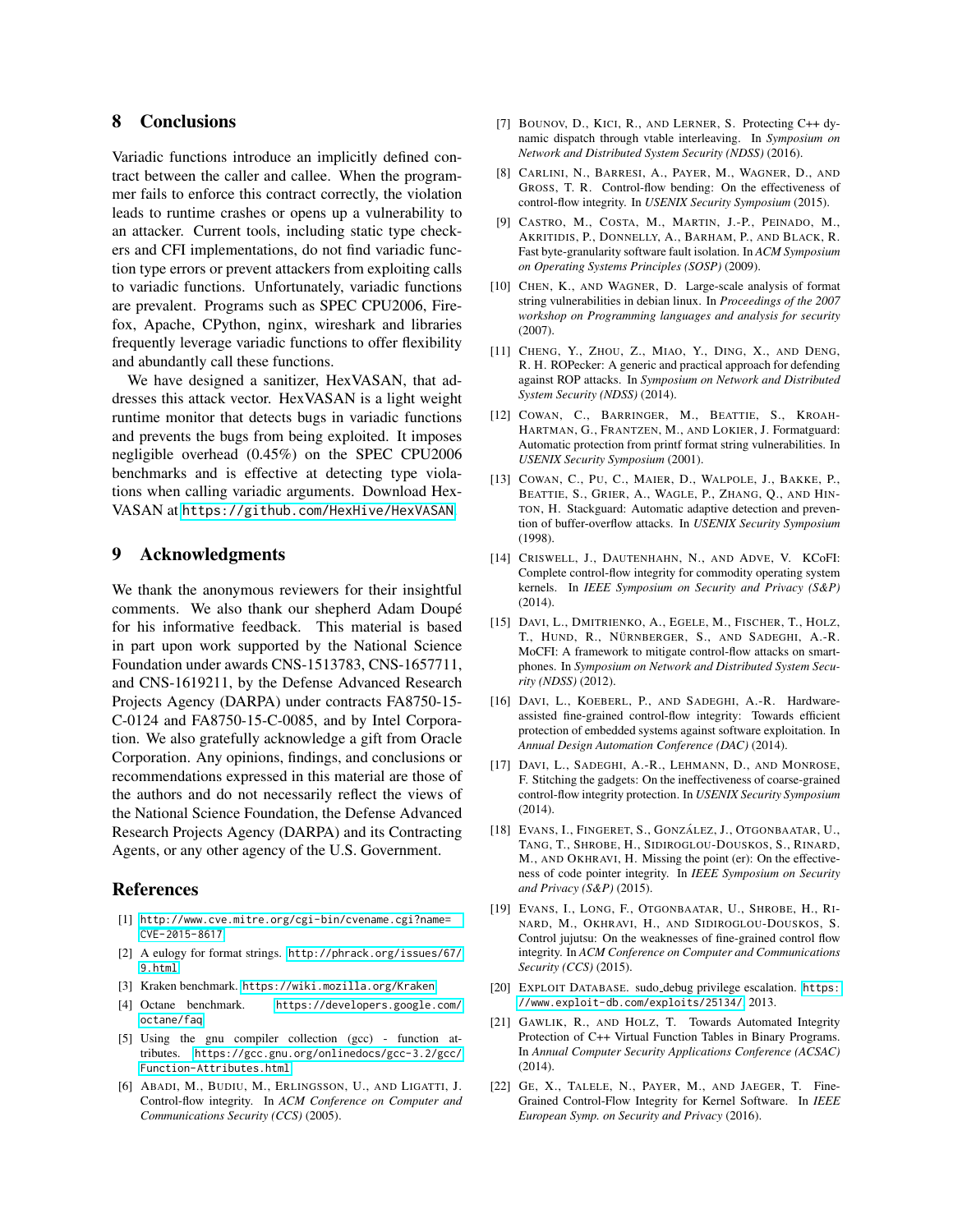- <span id="page-14-27"></span>[23] GÖKTAS, E., ATHANASOPOULOS, E., BOS, H., AND POR-TOKALIDIS, G. Out of control: Overcoming control-flow integrity. In *IEEE Symposium on Security and Privacy (S&P)* (2014).
- <span id="page-14-30"></span>[24] GÖKTAS, E., GAWLIK, R., KOLLENDA, B., ATHANASOPOU-LOS, E., PORTOKALIDIS, G., GIUFFRIDA, C., AND BOS, H. Undermining information hiding (and what to do about it). In *USENIX Security Symposium* (2016).
- <span id="page-14-18"></span>[25] HALLER, I., JEON, Y., PENG, H., PAYER, M., GIUFFRIDA, C., BOS, H., AND VAN DER KOUWE, E. Typesan: Practical type confusion detection. In *ACM Conference on Computer and Communications Security (CCS)* (2016).
- <span id="page-14-7"></span>[26] Information technology – Programming languages – C++. Standard, International Organization for Standardization, Geneva, CH, Dec. 2014.
- <span id="page-14-6"></span>[27] Information technology – Programming languages – C. Standard, International Organization for Standardization, Geneva, CH, Dec. 2011.
- <span id="page-14-21"></span>[28] JANG, D., TATLOCK, Z., AND LERNER, S. SAFEDISPATCH: Securing C++ virtual calls from memory corruption attacks. In *Symposium on Network and Distributed System Security (NDSS)* (2014).
- <span id="page-14-5"></span>[29] JELINEK, J. FORTIFY SOURCE. [https://gcc.gnu.org/ml/](https://gcc.gnu.org/ml/gcc-patches/2004-09/msg02055.html) [gcc-patches/2004-09/msg02055.html](https://gcc.gnu.org/ml/gcc-patches/2004-09/msg02055.html), 2004.
- <span id="page-14-20"></span>[30] KUZNETSOV, V., SZEKERES, L., PAYER, M., CANDEA, G., SEKAR, R., AND SONG, D. Code-pointer integrity. In *USENIX Symposium on Operating Systems Design and Implementation (OSDI)* (2014).
- <span id="page-14-8"></span>[31] LATTNER, C., AND ADVE, V. Llvm: A compilation framework for lifelong program analysis & transformation. In *IEEE/ACM International Symposium on Code Generation and Optimization (CGO)* (2004).
- <span id="page-14-17"></span>[32] LEE, B., SONG, C., KIM, T., AND LEE, W. Type casting verification: Stopping an emerging attack vector. In *USENIX Security Symposium* (2015).
- <span id="page-14-2"></span>[33] LINUX PROGRAMMER'S MANUAL. va\_start (3) - Linux Manual Page.
- <span id="page-14-19"></span>[34] LU, K., SONG, C., KIM, T., AND LEE, W. Unisan: Proactive kernel memory initialization to eliminate data leakages. In *ACM Conference on Computer and Communications Security (CCS)* (2016).
- <span id="page-14-11"></span>[35] MASHTIZADEH, A. J., BITTAU, A., BONEH, D., AND MAZIÈRES, D. Ccfi: cryptographically enforced control flow integrity. In *ACM Conference on Computer and Communications Security (CCS)* (2015).
- <span id="page-14-3"></span>[36] MATZ, M., HUBICKA, J., JAEGER, A., AND MITCHELL, M. System v application binary interface. *AMD64 Architecture Processor Supplement, Draft v0.99* (2013).
- <span id="page-14-12"></span>[37] MICROSOFT CORPORATION. Control Flow Guard (Windows). [https://msdn.microsoft.com/en-us/library/windows/](https://msdn.microsoft.com/en-us/library/windows/desktop/mt637065(v=vs.85).aspx) [desktop/mt637065\(v=vs.85\).aspx](https://msdn.microsoft.com/en-us/library/windows/desktop/mt637065(v=vs.85).aspx), 2016.
- <span id="page-14-22"></span>[38] MOHAN, V., LARSEN, P., BRUNTHALER, S., HAMLEN, K., AND FRANZ, M. Opaque control-flow integrity. In *Symposium on Network and Distributed System Security (NDSS)* (2015).
- <span id="page-14-33"></span>[39] NEWSOME, J., AND SONG, D. Dynamic taint analysis for automatic detection, analysis, and signature generation of exploits on commodity software. In *Symposium on Network and Distributed System Security (NDSS)* (2005).
- <span id="page-14-4"></span>[40] NISSIL, R. [http://cve.mitre.org/cgi-bin/cvename.cgi?](http://cve.mitre.org/cgi-bin/cvename.cgi?name=CVE-2009-1886) [name=CVE-2009-1886](http://cve.mitre.org/cgi-bin/cvename.cgi?name=CVE-2009-1886).
- <span id="page-14-23"></span>[41] NIU, B., AND TAN, G. Monitor integrity protection with space efficiency and separate compilation. In *ACM Conference on Computer and Communications Security (CCS)* (2013).
- [42] NIU, B., AND TAN, G. Modular control-flow integrity. In *ACM SIGPLAN Conference on Programming Language Design and Implementation (PLDI)* (2014).
- [43] NIU, B., AND TAN, G. RockJIT: Securing just-in-time compilation using modular control-flow integrity. In *ACM Conference on Computer and Communications Security (CCS)* (2014).
- <span id="page-14-10"></span>[44] NIU, B., AND TAN, G. Per-input control-flow integrity. In *ACM Conference on Computer and Communications Security (CCS)* (2015).
- <span id="page-14-31"></span>[45] OIKONOMOPOULOS, A., ATHANASOPOULOS, E., BOS, H., AND GIUFFRIDA, C. Poking holes in information hiding. In *USENIX Security Symposium* (2016).
- <span id="page-14-24"></span>[46] PAPPAS, V., POLYCHRONAKIS, M., AND KEROMYTIS, A. D. Transparent ROP exploit mitigation using indirect branch tracing. In *USENIX Security Symposium* (2013).
- <span id="page-14-0"></span>[47] PAX TEAM. Pax address space layout randomization (aslr).
- <span id="page-14-1"></span>[48] PAX TEAM. PaX non-executable pages design & implementation. <http://pax.grsecurity.net/docs/noexec.txt>, 2004.
- <span id="page-14-25"></span>[49] PAYER, M., BARRESI, A., AND GROSS, T. R. Fine-grained control-flow integrity through binary hardening. In *Conference on Detection of Intrusions and Malware & Vulnerability Assessment (DIMVA)* (2015).
- [50] PEWNY, J., AND HOLZ, T. Control-flow restrictor: Compilerbased CFI for iOS. In *Annual Computer Security Applications Conference (ACSAC)* (2013).
- <span id="page-14-26"></span>[51] PRAKASH, A., HU, X., AND YIN, H. vfGuard: Strict Protection for Virtual Function Calls in COTS C++ Binaries. In *Symposium on Network and Distributed System Security (NDSS)* (2015).
- <span id="page-14-14"></span>[52] PROJECT, G. C. Undefined behavior sanitizer. [https://www.chromium.org/developers/testing/](https://www.chromium.org/developers/testing/undefinedbehaviorsanitizer) [undefinedbehaviorsanitizer](https://www.chromium.org/developers/testing/undefinedbehaviorsanitizer).
- <span id="page-14-28"></span>[53] SCHUSTER, F., TENDYCK, T., LIEBCHEN, C., DAVI, L., SADEGHI, A.-R., AND HOLZ, T. Counterfeit object-oriented programming: On the difficulty of preventing code reuse attacks in c++ applications. In *IEEE Symposium on Security and Privacy (S&P)* (2015).
- <span id="page-14-13"></span>[54] SEREBRYANY, K., BRUENING, D., POTAPENKO, A., AND VYUKOV, D. Addresssanitizer: a fast address sanity checker. In *USENIX Annual Technical Conference* (2012).
- <span id="page-14-15"></span>[55] SEREBRYANY, K., AND ISKHODZHANOV, T. Threadsanitizer: Data race detection in practice. In *Workshop on Binary Instrumentation and Applications* (2009).
- <span id="page-14-32"></span>[56] SHANKAR, U., TALWAR, K., FOSTER, J. S., AND WAGNER, D. Detecting format string vulnerabilities with type qualifiers. In *USENIX Security Symposium* (2001).
- <span id="page-14-29"></span>[57] SNOW, K. Z., MONROSE, F., DAVI, L., DMITRIENKO, A., LIEBCHEN, C., AND SADEGHI, A. Just-in-time code reuse: On the effectiveness of fine-grained address space layout randomization. In *IEEE Symposium on Security and Privacy (S&P)* (2013).
- <span id="page-14-16"></span>[58] STEPANOV, E., AND SEREBRYANY, K. Memorysanitizer: Fast detector of uninitialized memory use in c++. In *IEEE/ACM International Symposium on Code Generation and Optimization (CGO)* (2015).
- <span id="page-14-9"></span>[59] TICE, C., ROEDER, T., COLLINGBOURNE, P., CHECKOWAY, S., ERLINGSSON, U., LOZANO, L., AND PIKE, G. Enforcing forward-edge control-flow integrity in gcc & llvm. In *USENIX Security Symposium* (2014).